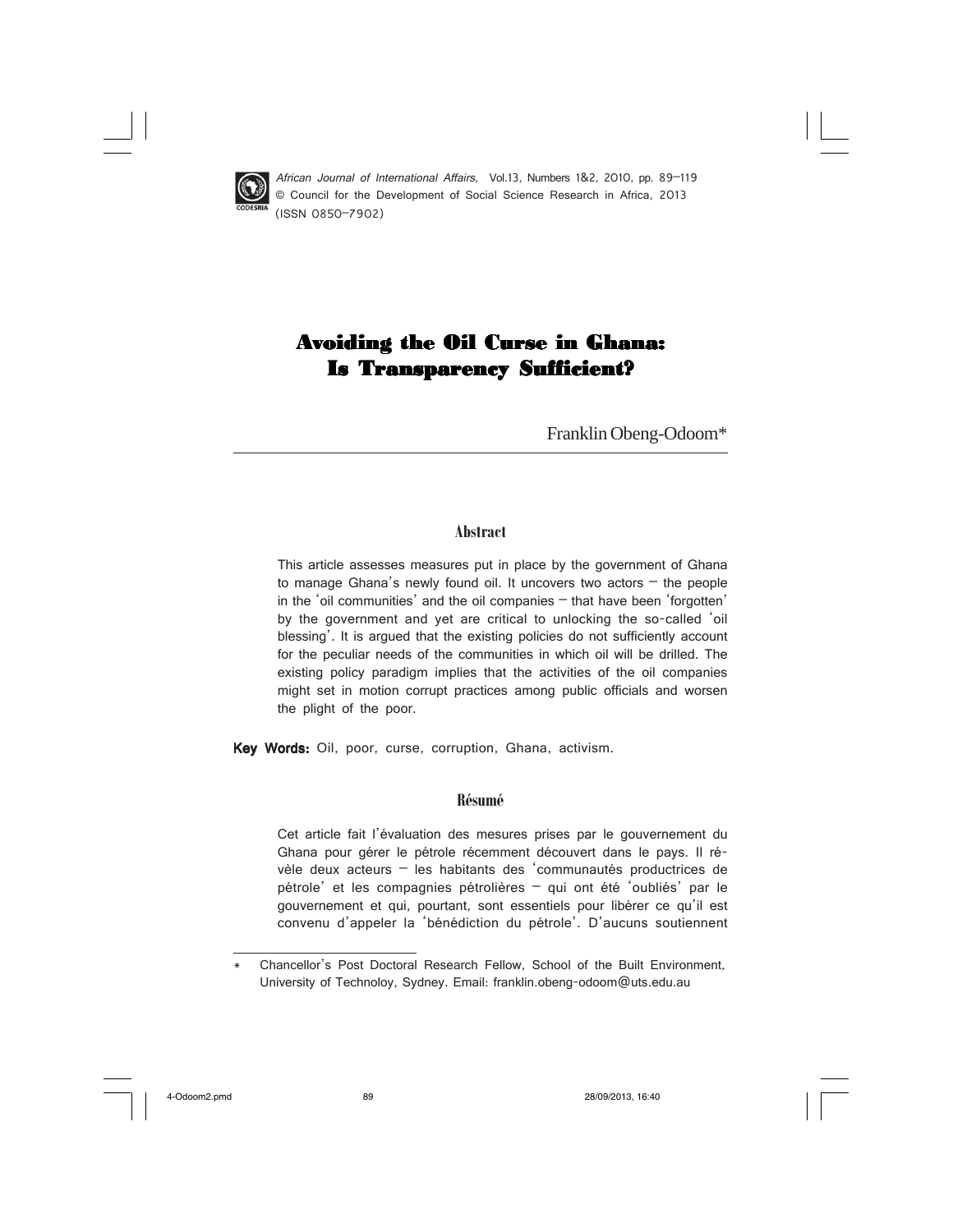que les politiques existantes ne tiennent pas suffisamment compte des besoins particuliers des communautés dans lesquelles il y aura des forages. Le paradigme politique existant implique que les activités des compagnies pétrolières pourraient mettre en branle des pratiques de corruption chez les responsables publics et aggraver la situation déjà difficile des pauvres.

### **Introduction**

'What do you wish for?' asked the god. 'Gold', begged the king. 'I wish that everything I touch would turn to gold.' 'It may not make you happy' warned the god, 'but if that is what you want I grant your wish'!

Al Perkins, 1969, King Midas and the Golden Touch, pp.16-21, Random House Inc

Ghana is at a crossroads. On the one hand, it faces severe economic challenges: an estimated 28.5 per cent of the Ghanaian population lives under the poverty line (Ghana Statistical Service 2007); about 80 per cent of Ghanaians live under US\$2 a day (Gary 2009) and GDP per capita is less than US\$400 (Moss and Young 2009). At the urban level, it is estimated that 82 per cent of the urban population in Ghana have no access to improved latrines (World Health Organisation and the United Nations Children's Fund 2010) and 45 per cent of the urban population live in slums (UN-Habitat 2009).

On the other hand, it has the potential to change its socio-economic fortunes. By the first quarter of 2010, Ghana will export oil in commercial quantities. The country's first oil field is called 'Jubilee' because it was discovered around the same time Ghana celebrated 50 years of independence from British colonial rule (Hufstader 2008). Ghana is likely to become the seventh largest oil producer in Africa (Staff Writers 2008).

The initial reaction to the discovery of oil in 2008 was euphoric. The pomp and pageantry that greeted the news started at the seat of presidency in the castle, Accra, where 'President Kufour gave an impromptu speech to the media with a glass of champagne in one hand and a glass of crude oil in the other. He expressed 'joy' that he would 'go down in history' as the president during whose tenure oil was found. Oil, he said, was 'a shot in the arm', and Ghana was now 'going to fly'. He said Ghana was going 'to really zoom, accelerate', and 'if everything works, which I pray will happen' then in only five years [Ghana] would 'truly' emerge as an 'African Tiger'. 'Ghana will suc-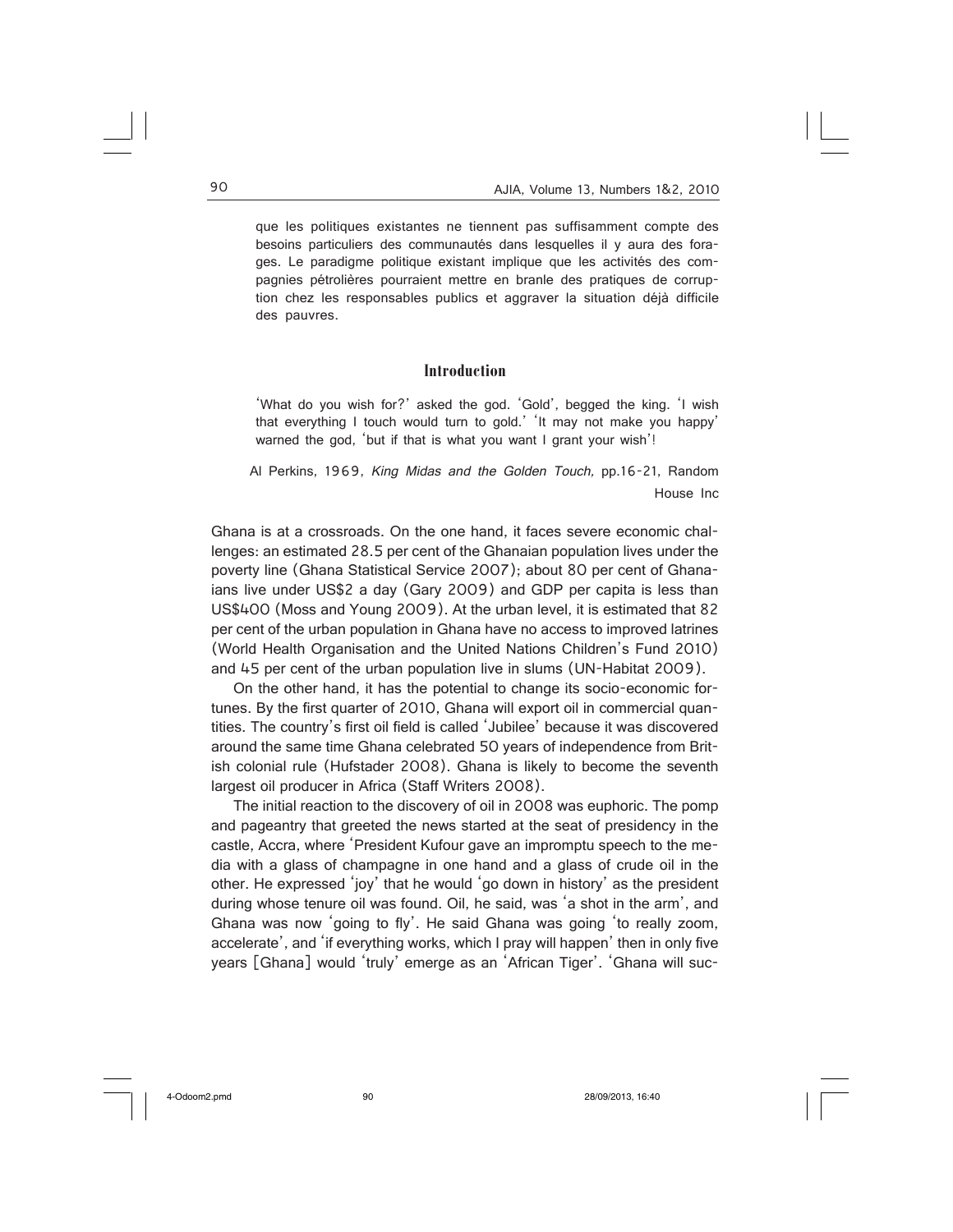ceed' 'because this is our destiny'' (McCaskie 2008:323). Not only will oil provide jobs, it will also bail the country out of its perennial energy crises. According to the president,<sup>1</sup> 'we pray that the company would be successful so that our country would not become a beggar in the energy sector anymore' (Boakye-Dankwa 2008).

The euphoria spread to other sectors. In the energy ministry, the Energy Minister literally ran to parliament House with a receptacle that contained a sample of the oil. According to the minister, the previous government was only able to discover salt, while his government had been more focused and, hence, had been rewarded with oil. To make his case more picturesque, he lifted two containers  $-$  one with oil and the other, salt,  $-$  for members to see for themselves the difference between the two governments; a gesture that was greeted with the traditional majority 'yeeh yeeeh!' (Joy FM 2008). Churches organised well-attended 'all night' prayer sessions to thank God for the discovery of oil. One of them had a banner that read, 'National Prayer and Thanksgiving Service for Oil Discovery in Ghana All are cordially invited. Be aglow for Jesus'.<sup>2</sup>

Subsequent reactions have been more tempered, particularly because of a fear of the resource curse  $-$  the phenomenon where the presence of natural resources like oil leads to stagnation or perhaps retrogression in the fortunes of the host country as 'resource curse' or the 'paradox of plenty'. It is a paradox because it is assumed  $-$  and reasonably so  $-$  that in the midst of plenty, countries should flourish but, concurrently, natural resources like oil tend to set in motion an array of challenges that can lead to socio-economic and political stagnation in the host country. Conflicts may arise over gaining more access to the oil resource. Overdependence on oil may lead to revenue volatility, the neglect of other sectors of the economy like agriculture, human resource development and the collection of taxes. These may culminate in excessive borrowing (in the hope that petrodollars would easily pay the debt (see Karl 1997 for fuller discussion).

This paper has two aims. First, it discusses the resource curse thesis by looking at the theory and empirical evidence in Africa. The second aim of the paper is to examine the effectiveness of 'good governance', particularly transparency, as a key policy prescription, which the Government of Ghana is pursuing to avert a possible resource curse. The paper is divided into five sections. Section 2 looks at the resource curse thesis, section 3 examines the effectiveness of policy prescriptions from a conceptual perspective, while section 4 complements the analysis by considering Nigeria's experience with oil. Finally, section 5 discusses the lessons of the Nigeria case for Ghana.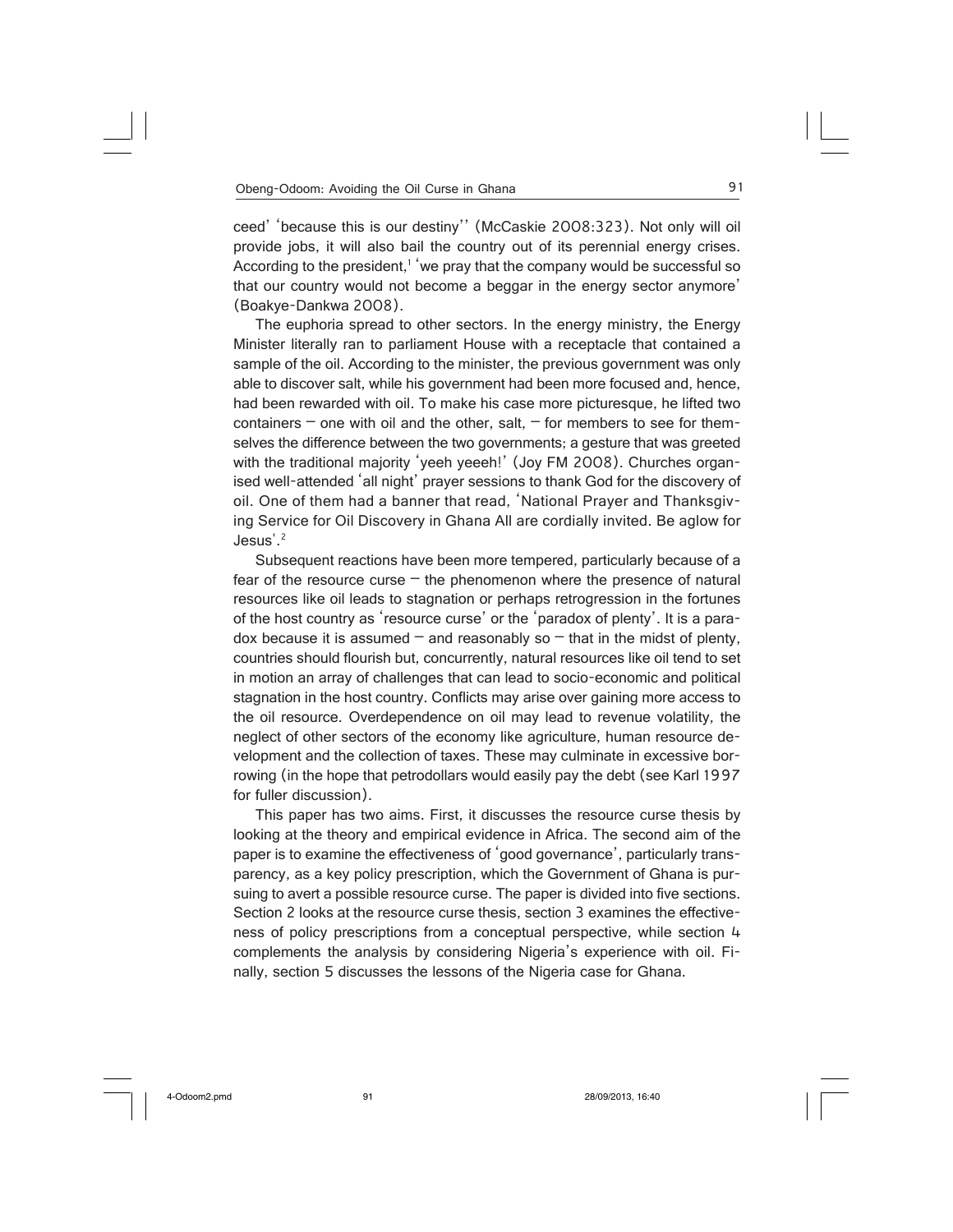### *The Resource Curse Thesis*

Those on the 'resource curse' train in Ghana have been many, ranging from academics, the clergy, politicians, journalists and civil society. The warning about resource curse comes in different shades and under different titles. For example:

- 'Mr. President, Watch out! Oil money is coming, but corruption will follow' (Saminu 2009).
- 'Oil will be hot potato for energy minister' (Public Agenda 2009).
- 'Oil hot spot Ghana must proceed with caution' (Hart 2009).
- 'Ghana: Why Country Should Not Bank on Oil' (Osei 2009).

It is important to insert these concerns within the broader discussion of the oil curse thesis. Before the 1980s, the prevailing view was that countries with significant deposits of natural resources were most likely to develop their economies and institutions. Scholars from various disciplines expoused this view. In geography, Norton Ginsburg and in economics, Arthur Lewis, Walter Rostow added their voice, and perhaps weight, to such claims (Rosser 2006).

However, since the 1980s, the phenomenon known as the resource curse became the more accepted view. The phenomenon was first discovered in the Netherlands where the discovery of natural gas in the 1960s led to negative effects on the Dutch economy: the Guilder, the Dutch currency, appreciated and led to negative effects on made Dutch exports uncompetitive and national attention was given to the development of the natural gas resource to the detriment of the manufacturing. In 1977, The Economist periodical coined the term 'Dutch Disease' to describe the fate of the Netherlands (Goodman and Worth 2008:204; Collier 2009:39).

As a concept in economics, however, the term has come to be used more generally to refer to the negative relationship between resource wealth and the economy. Hence, the resource curse is sometimes called 'the paradox of plenty' (see, for example, Auty 1993). Indeed, resource poor countries such as Switzerland and Japan have usually outperformed resource rich countries such as Russia. The Newly Industrialising Countries (NICs) of East Asia, such as Korea and Singapore, have consistently surged ahead of resource rich countries such as Venezuela (Sachs and Warner 1995). Such is the paradox that led Sheik Ahmed Yamani, Oil Minister of Saudi Arabia, to contend that 'All in all, I wish we [Saudi Arabia] had discovered water' (cited in Goodman and Worth 2008:201).

The curse can plague all continents. However, Africa is the focal point of considerable research and interest regarding the resource curse thesis (Obi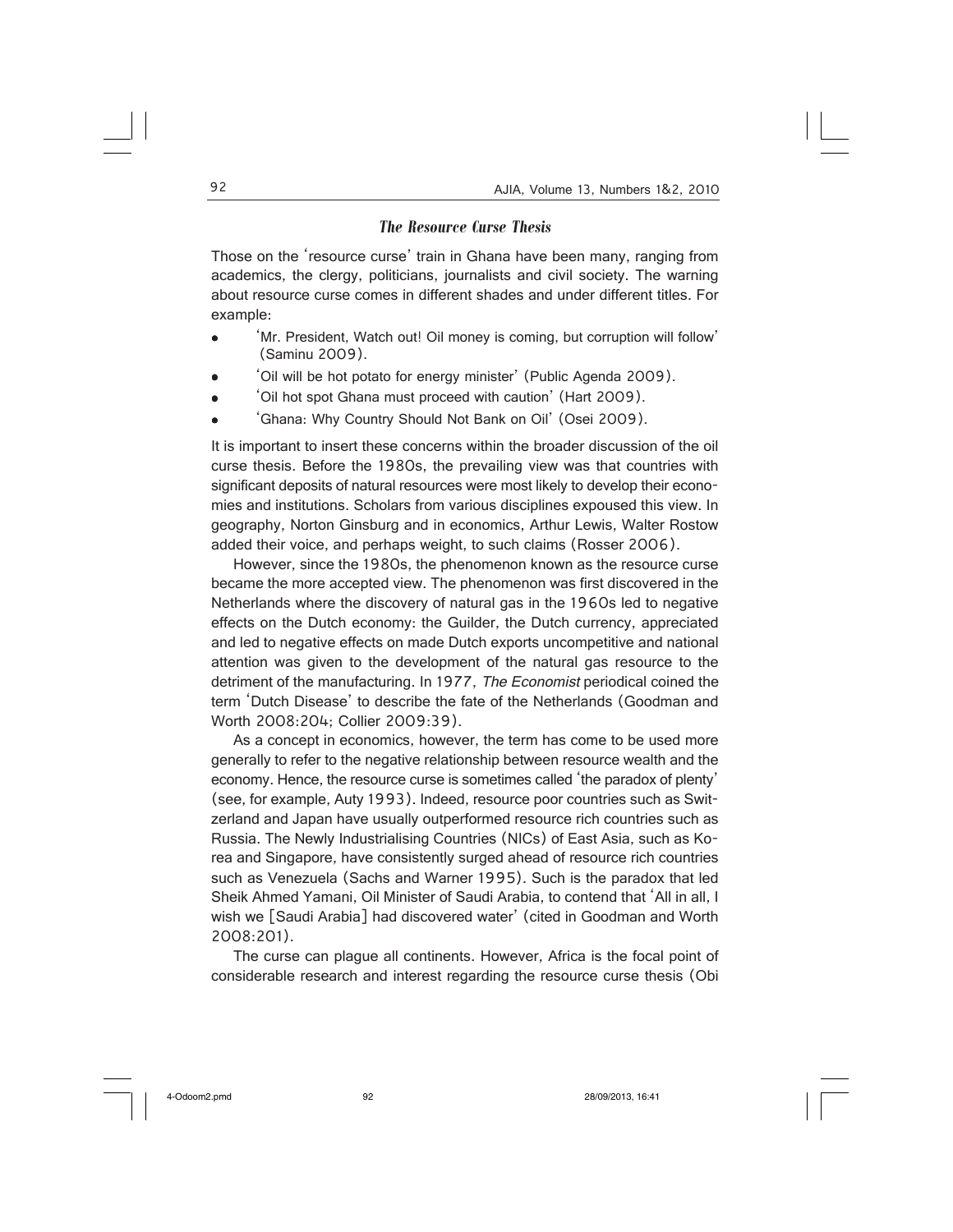2009), perhaps because of the increasing amount of hydrocarbons which have been discovered on the continent in recent times (Lesourne and Ramsay 2009). Africa is a continent with significant amount of oil, particularly in the Gulf of Guinea. As of 2007, Nigeria, Angola, Cameroon, Chad, Congo-Brazzaville, Equatorial Guinea and Gabon were producing an estimated 5,120 million barrels per day. The Gulf of Guinea alone produces 7.1 per cent of total world production (Lesourne and Ramsay 2009:8).

Is it likely that the resource curse will whittle away the potential 'blessing' of oil? The curse is potentially multi-dimensional: war, conflict, corruption and dictatorship. A negative relationship between natural resource plenty and economic development has been empirically established in many parts of Africa.

In Chad, oil from the Chad-Cameroon Pipeline, alone stood at 140,000 barrels per day in 2004 and by the first half of 2005, it had increased to 180,000 barrels per day. Macroeconomic indicators showed some positive trends: GDP averaged 1 per cent between 1997 and 2001, but rose to 9.3 per cent in 2005. Yet, in terms of social effects at the household level, the oil seems to have had limited impact. A substantial part of the revenue goes into military spending. In turn, spending on health is low. Not surprisingly, an estimated 80 per cent of the population live in poverty (Pegg 2006).

The experience of Angola is similar to that of Chad. A recent evaluation by Nicholas Shaxson (2009) reports that the 2009 budget shows significant returns from oil, totalling about US\$42 billion, bigger than all the Overseas Development Assistance the OECD countries give to the entire African continent. In fact, oil production has kept rising: from 1.2 million barrels per day in 2005 to 1.6 million barrels per day in 2007 and an estimated 2.0 million barrels per day in 2009. Yet, there is conflict and violence everywhere, corruption abounds, social services are weak, mortality rates are high and the country has become increasingly unequal (Shaxson 2009).

Similar effects have been found in other African countries, such as the Democratic Republic of Congo where Ross (2001) has recently found that, in spite of large reserves of oil, progress in economic development has been low as corruption and diversion of oil wealth into militarisation has soared. Also, oil revenue has done greater damage to democracy as states are less accountable and more authoritarian. Auty and Pontara (2008) have recently analysed the possibility that a resource curse awaits Mauritania where production started in 2006. They find that, although it enjoys a significant production, totalling about 45,000 barrels per day, the country risks the resource curse in such a way that the political structures can be crippled and the economy can suffer setbacks (see also Auty 2007). Across Africa, the research on the resource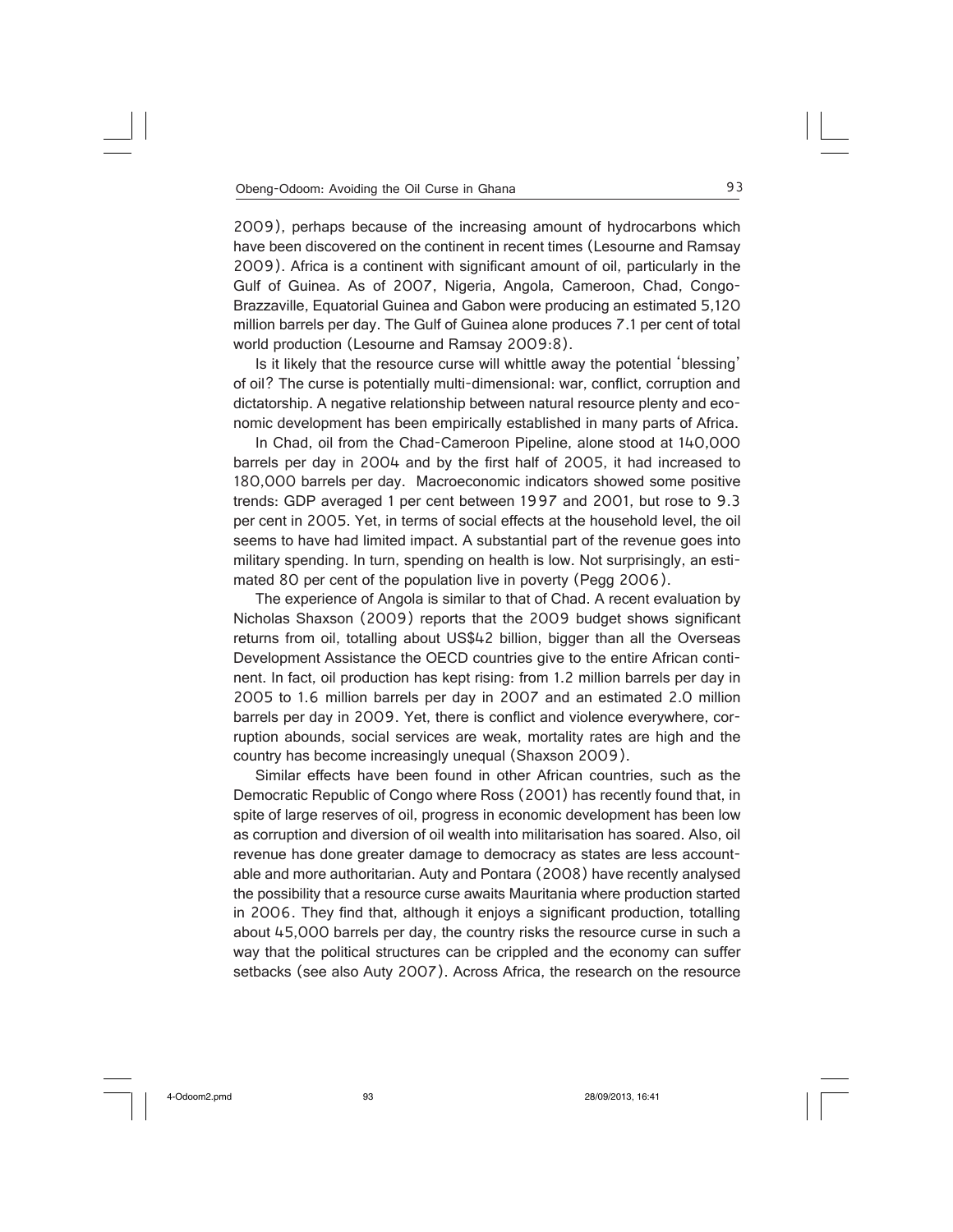curse has focused on oil and the economy and oil and institutions of governance. Both themes show negative relationships: more oil; weak economy and more oil; weak institutions of governance (Collier and Hoeffler 2005).

The negative effect of oil on institutions and economic development in Africa raises the question of what factors may be driving this curse. According to Sala-i-Martin and Subramanian (2003), there are three ways to explain the inverse relationship between resource boom and the curse of plenty. First, resource wealth increases the chances of rent-seeking behaviour which, in turn, may lead to corruption and its concomitant negative effects on the economy. Second, dependence on oil makes a country vulnerable to global fluctuations in oil prices. Third, oil may drive out investment in other sectors.

Within this simplified framework, several studies have shown the more complex picture. For example, Collier (2009) has found that oil-rich countries with democratic governments tend to under invest because they are more interested in projects which would make them win the next elections. When they do invest, their choice of investment is usually unwise. Thus both the rate and return of investment in oil-rich countries are low (Collier 2009:44). The work of Collier reflects the general concerns about the 'rentier state'. Resource-rich countries tend to rely less on taxation by citizens and more on economic rents from the oil resource. The lack of accountability weakens democratic institutions as government officials tend to use the rents to corrupt voters and opinion leaders. Rentier states prefer not to invest in public services because they do not feel any pressure from citizens, whose taxes tend to make them hold governments to account. By avoiding investment in labour-intensive infrastructure development and the provision of social services, unemployment tends to be high in resource-rich countries (Auty 1997; Auty and Pontara 2008).

Another perspective on the causes of the curse is how natural resource abundance crowds out other economic growth-enhancing sectors, such that those sectors contribute little to national growth. The oil sector may also have a wage premium that can crowd out entrepreneurial activity. If such entrepreneurial skills are in short supply and they enhance growth, drawing them into the oil sector may constitute a brake on economic growth (Sachs and Warner 2001). These drivers of the Dutch Disease build on concerns arising from the Prebish-Singer model, which suggests that the prices of primary commodities such as oil are volatile and typically tend to decline over time, compared to manufactures, so that dependence on natural resource is not good for a country as the country is likely to suffer price shocks. Other economic reasons for the paradox of plenty come from the idea that wealth obtained without sweat

4-Odoom2.pmd 94 28/09/2013, 16:41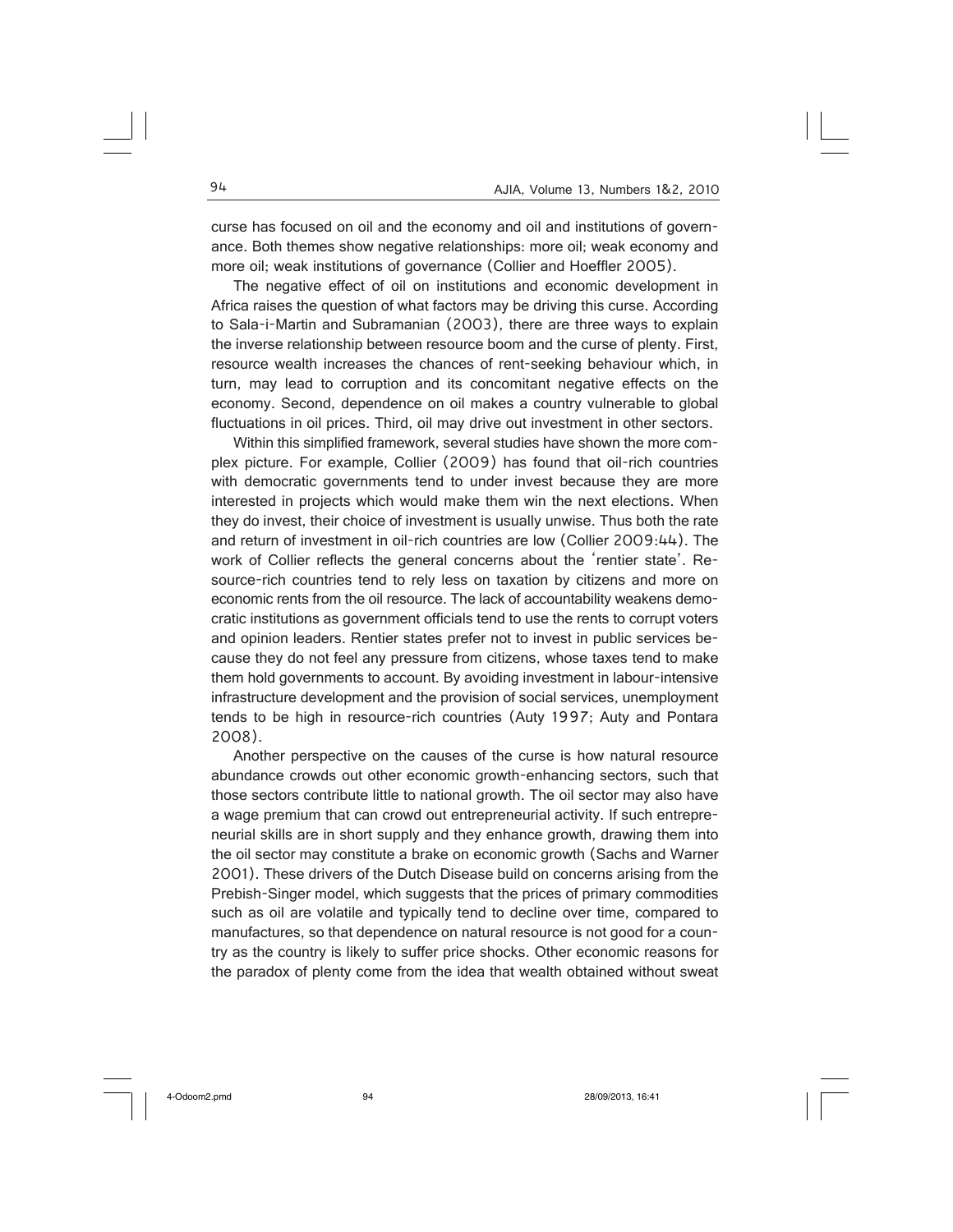leads to indolence (Sachs and Warner 1995).

These various concerns about the effect of the resource curse suggest that an array of political and economic problems is the likely outcome: widening inequality, worsening poverty levels, low economic growth, underinvestment and low returns to investment and corruption, dictatorship and civil strife (see, for example, Ross 2006; De Soysa and Neumayer 2007). The distributional dimension is important but the research on 'who suffers what' is sparse (Frederiksen 2007). However, the few studies suggest that women and children face a more precarious situation when the curse strikes while corporate elites and politicians, often men, win. Ross's (2008) work is revealing. Based on global data, he finds that oil abundance leads to the contraction of the traded sector, a fall in the wages there and a rise in the non-traded sector and the wages there. Since women tend to be disproportionately in the traded sector, their participation in the labour force declines. In turn, their political influence declines. Children also bear a disproportionate burden. For each increase of mineral dependence of five percentage points, the mortality of children who are under 5 years rises by 12.7/1000 (Vidyasagar 2005:743- 744). On the other hand, politicians, the elite and corporate power benefit considerably from the exploitation of the oil resource as a result of corruption and patronage politics (see, for example, Rosser 2004; Watts 2005). The concern with these aggregate and distributional aspects of the presence of the resource curse leads to the question of what can be done to avoid it.

### **Avoiding the Resource Curse: The Main Policy Prescriptions**

How can the resource curse be avoided? Neo-liberal thinking is that, with transparent management and incorruptible institutions, the resource curse will be avoided and turned into a resource blessing for all. As noted by the International Monetary Fund (IMF), 'Given the potentially substantial costs of nontransparent practices, institutional strengthening to improve transparency in vulnerable resource-rich countries should provide ample pay-off for a relatively modest investment. In particular, transparency can help establish and maintain credibility in regard to the collection and distribution of resource revenue' (IMF 2007:4).

The most authoritative writers on the resource curse agree. Auty (2000, 2007) has argued that a more accountable state is all that is required to cure the curse. Collier (2009:140-151; see also Collier and Hoeffler 2005) comments at length about how transparency and democracy can help the situation. Other scholars (e.g., Dietz et al. 2007) have lent their support to the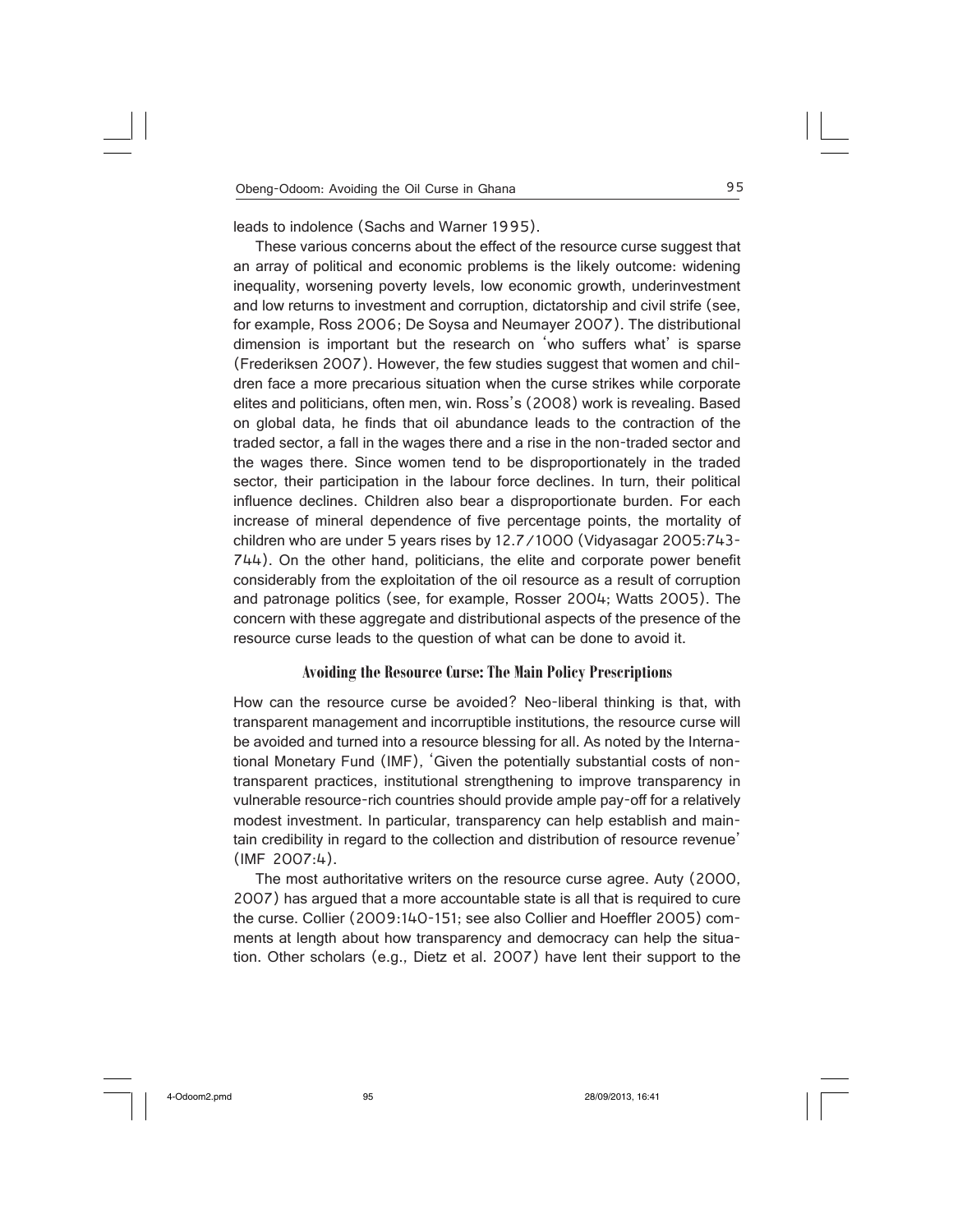'good governance, less corruption thesis', claiming that greater liberalisation and, hence, internationalisation reduces corruption (See, for example, Rosser 2004 and Rosser 2006 for a review). Of all these exponents, the World Bank has been the most outspoken advocate of good governance. According to the Bank, extraction of oil in a context of good governance leads to the reduction of poverty and improvement in social conditions (see Pegg 2006). To the question 'why is there the resource curse?' Paul Collier (2009:42) says, 'I think the evidence points to governance as the key problem'. Several initiatives have been launched in furtherance of this view. In 2002, Tony Blair, former UK Prime Minister, launched the Extractive Industries Transparency Initiative (EITI) as a measure to improve transparency in the extractive industry. Other initiatives include George Soros' 'Publish What Your Pay Campaign' and the G-8 Declaration in 2003 on transparency (See Jerome et al. 2005 for discussion).

The government of Ghana has emphasised the need for transparency and good governance too. According to a minister for energy, Mr. Felix Owusu Agyapong, 'if we can begin to improve the level of transparency, the oil find can be a blessing' (GNA 2008b). When president John Mills recently met the diplomatic community in Accra, he said:

Your Excellencies, I am aware that in Africa and elsewhere, the onset of oil wealth, in the absence of adequate legal structures and safeguards, tends to erode democratic accountability. This government will take steps to address transparency and governance concerns relating to the nation's oil find (GNA 2009).

To make oil benefit all, Boakye-Dankwa (2008) argues, government institutions like the Ghana Standards Board and the Environmental Protection Agency should be strengthened. The government of Ghana has commissioned numerous committees and called for 'technocratic' management in order to make Ghana's oil a blessing. In fact, a ministerial committee on oil and gas and a 'technical' committee have been put in place to produce a National Oil and Gas Policy and a Gas Master Plan; and plans have been made to set up an Oil and Gas Authority to regulate the commercial production of oil (Hope and Yeboako, 2008). Ian Gary, a senior policy advisor with OXFAM America, has also observed that 'Ghana's challenge will be to ensure that the right institutions and transparent policies are in place before oil production starts' (Gary 2009:3).

This emphasis on transparency is summarised in an article that appeared in the Economist on 'The curse of oil'. The article quotes the response of an elderly American parishioner who asked an African who had come to the church to complain about the devastations of America gasoline on 'faraway lands': 'I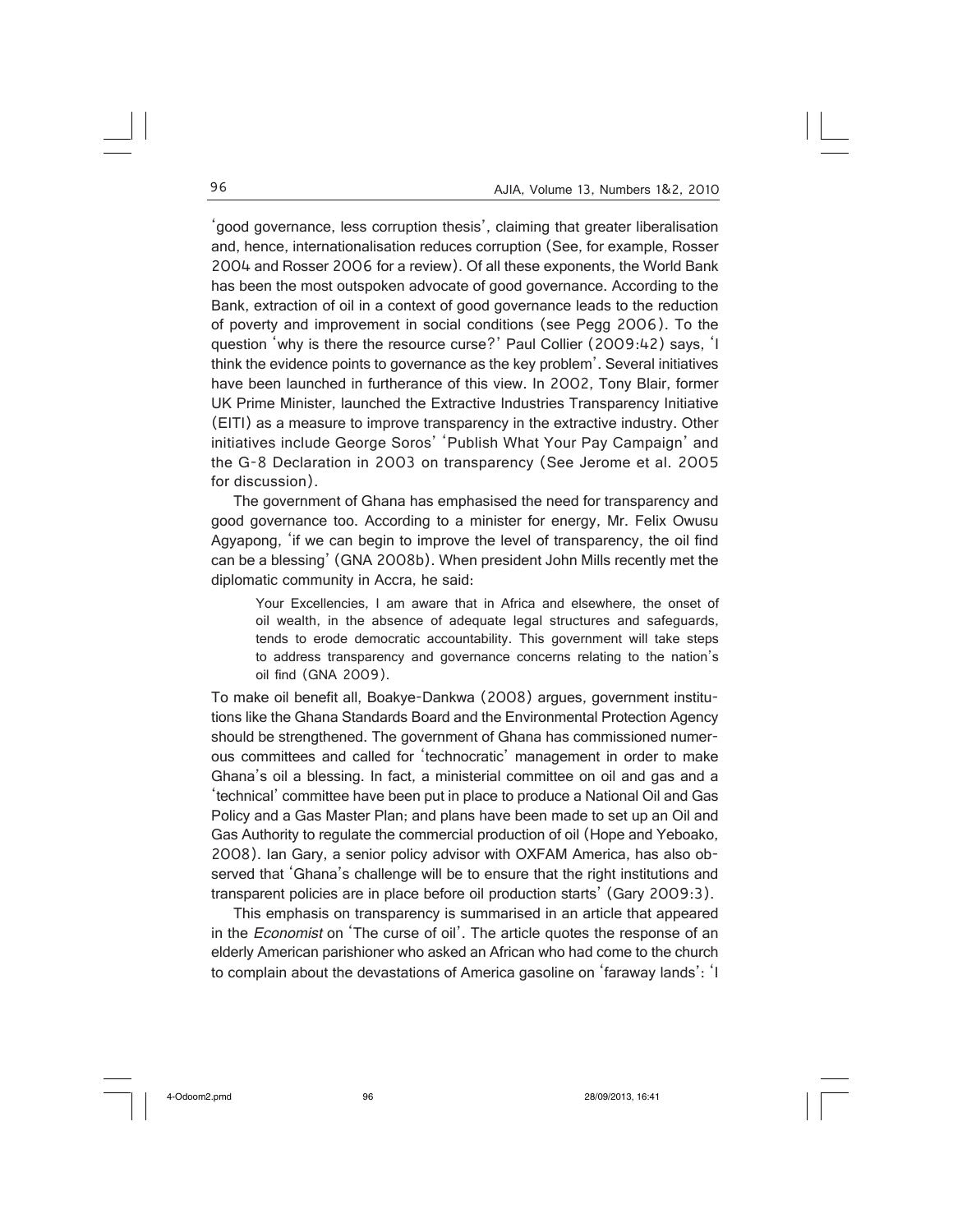know Africa is very rich in diamonds, gold and oil, but the people are very poor. Why are your governments so bad at managing that wealth?' (The Economist 2005). From this background discussion, it is important to ask two key questions: Is corruption the *genesis* of the oil curse and therefore will incorruptible institutions and officials guarantee an oil blessing for 'all Ghanaians'? And does good governance have a trickle-down effect?

### *Is Corruption a Precursor for Oil Crisis?*

In reviewing the resource curse literature, Pegg (2006) depicts the following typical sequence: 'natural resource booms, less accountability, increased corruption, misallocation of resources, poor economic and political performance' (p.4). When oil falls into the hands of states, they become less reliant on taxes from the people. This makes them less accountable to the people and more corrupt. The major driving force in the resource curse thesis is corruption, but this can be linked to conflict and war too. To borrow from Kaldor and Karl (2007, np) 'the main reason why oil-rich countries are prone to war is because of the character of their society and economy. Sectarian groups compete for access to oil resources and finance their military adventures through smuggling oil, kidnapping oil executives, or blowing up pipelines. Outside intervention only makes things worse…' The literature on the devastations of oil has persistently placed corruption as a driver of the crisis. However, this depiction is ahistorical and does not tell us what exactly triggers corruption.

Generally, the role of transnational corporations (TNCs) in the oil industry can cause and usually intensifies the likelihood of corruption. One way to look at the role of TNCs is to examine them in the owner-worker relationship. TNCs in the oil industry tend to exploit their workers, leading to agitations for fairer treatment. This agitation is intensified as many of the workers, who hitherto were tilling the land, cannot go back to the land, having been expropriated with neither fair nor adequate compensation. However, this 'worker alienation' framework is inadequate. The role of TNCs in the oil-development nexus is a more complex terrain of transnational capitalist accumulation and dispossession, mediated by various global, national and local factors (Obi 1997; Ikelegbe 2005).

Oil companies tend to bribe the key personnel in neo-liberal state apparatus, the media and the community leaders that are too 'loud'. Such corrupt states have curiously obtained support from Western countries like the USA and UK. This support has come in the form of international praise, refusal to reprimand dictatorial regimes, selling of arms to dictators or directly funding their activities. The rationale for this 'unholy alliance' between the western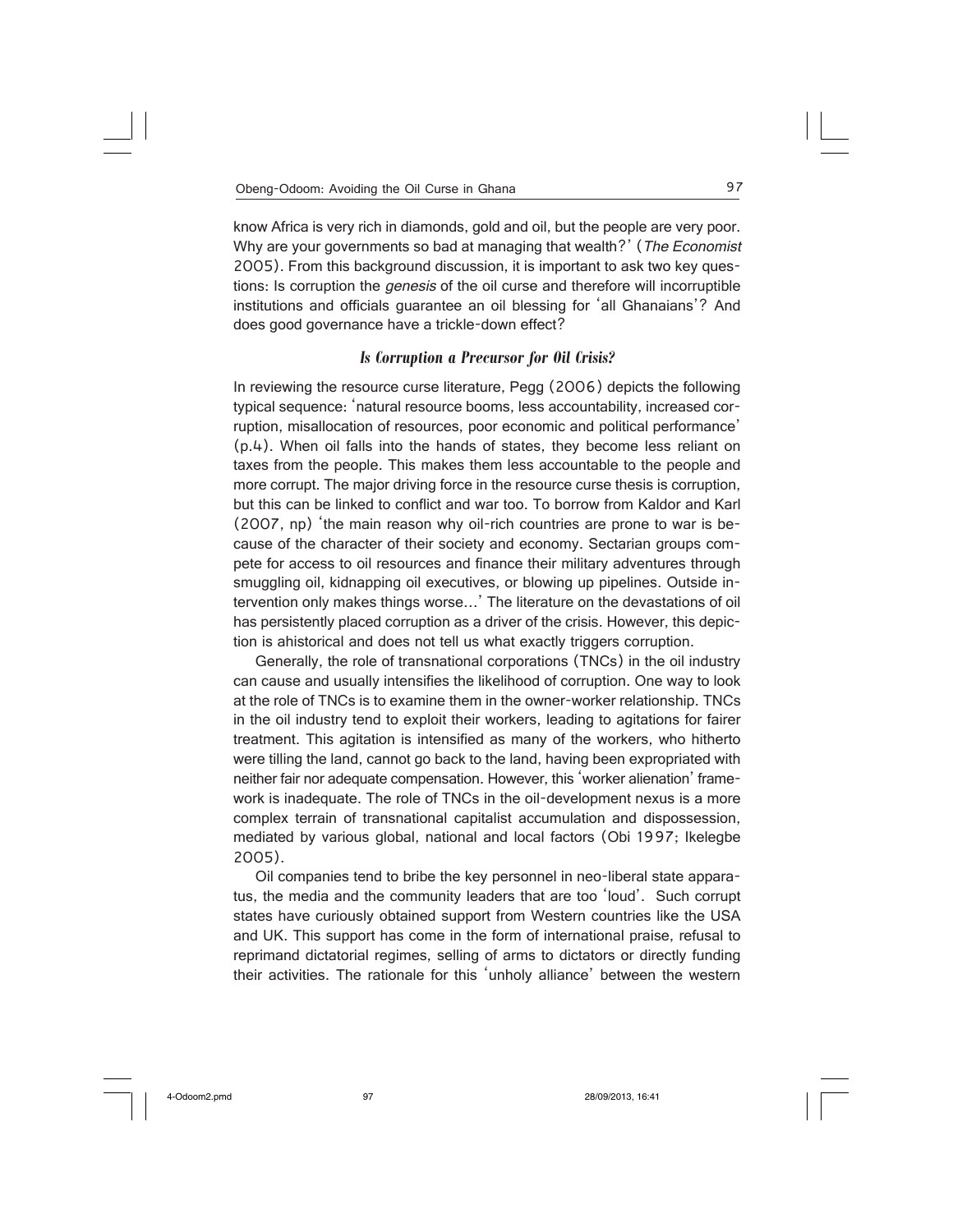countries and the neo-liberal states in Africa, according to a middle-level state department USA official, is that corrupt states, and especially military ones, are better able to guarantee USA interest in oil even though they use crude means (Fleshman 2002). A Few months before his illegal execution, the Nigerian political activist and writer, Ken Saro Wiwa (1995:245-246), wrote of Britain:

Ultimately the fault lies at the door of the British government. It is the British government, which supplies arms and credit to the military dictators of Nigeria, knowing full well that all such arms will only be used against innocent, unarmed citizens. It is the British government, which makes noises about democracy in Nigeria and Africa but supports military dictators to the hilt. It is the British government, which supports the rape and devastation of the environment by a valued taxpaying labour-employing organisation like Shell. I lay my travails, the destruction of the Ogoni and other peoples in the Niger Delta, at the door of the British government.

 Western countries and their multinational corporations tend to support predatory states once these states guarantee them oil. In exchange, these governments are not pressured to live up to democratic standards and, even when this unholy alliance becomes too glaring for worldwide condemnation, the predatory states are still left untouched because, according to their western collaborators, they are 'sovereign' (White and Taylor 2001). The opposite logic is true. Whenever the state proves to be unsupportive of these oil hungry western countries, there is military intervention in the name of securing human rights (Ifeka 2004). Thus, Markusen (1978) has argued that there is a negative correlation between a state guarantee of oil and violence or corruption in oil countries. According to Markusen:

The stronger the local or state level opposition to development, or assertions or right to control development, the greater the corporate pressure at higher levels to override or buy off opposition (Markusen 1978:128).

The notion that oil companies and some western states collude is neither new nor unknown. The General Communiqué of Oilwatch Africa (1999:186-187) begins as follows: 'transnational companies have supported dictatorships, authoritarian and corrupt governments, in order to favour their profit interest in different regions of the world'. Corruption is nearly always part of this process (see for example Omeje 2004; Malaquias 2001; Kibble and Vines 2001), but it is usually at the heels of dramatic exploitation of oil communities by transnational corporations. This 'international criminality' (Power 2001) is lost under hue and cry about massive corruption in Africa in western media. For example, a New York Times article, titled 'No oil yet, but African Isle finds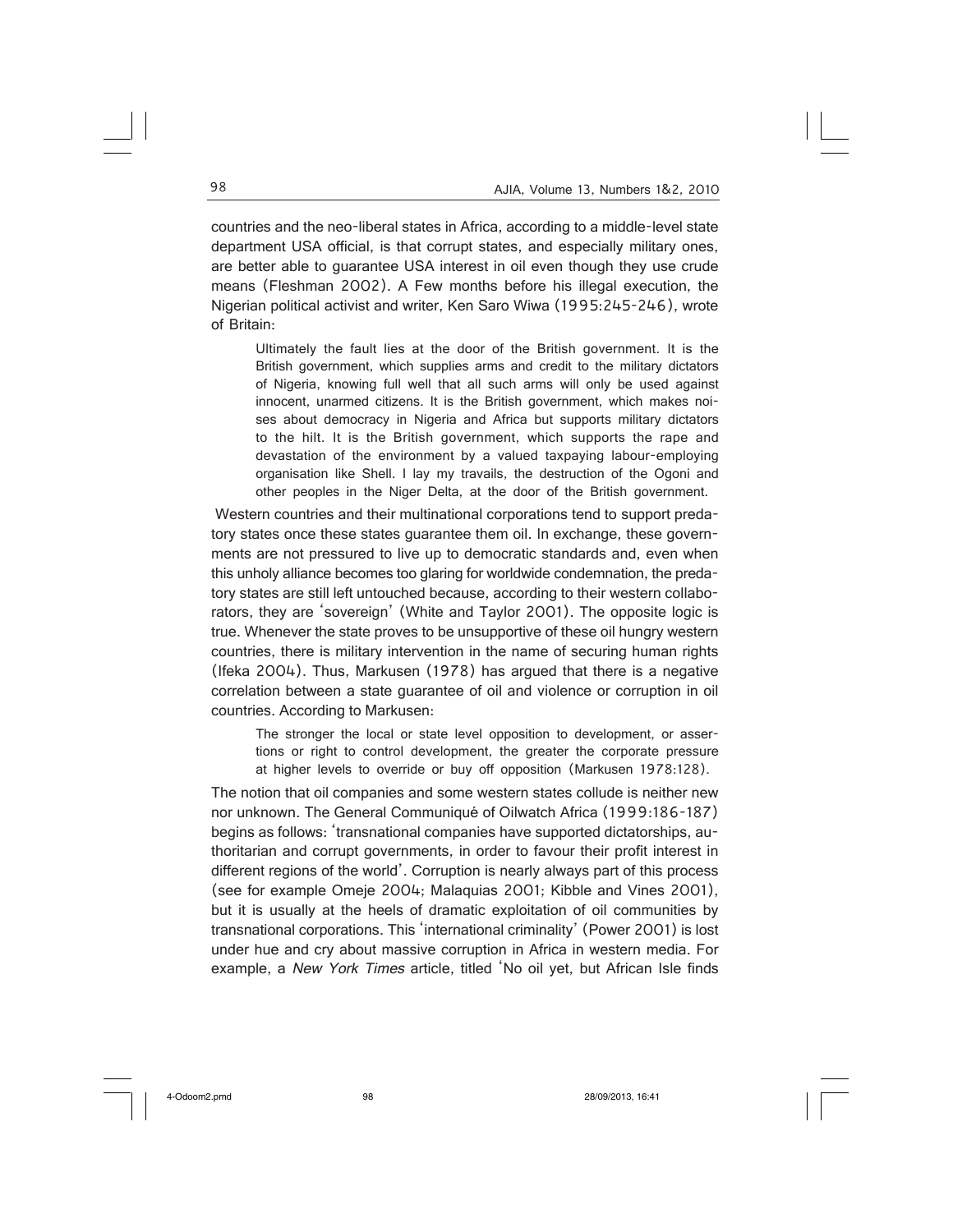slippery dealings' suggests that African leaders are pathologically corrupt. The authors state:

The first drop of oil has yet to be produced but Federal investigators suspect-oil-related corruption. All of this might not seem unusual in Africa, where oil and corruption often go hand in hand (Meier and Mouawad 2007).

It is important to note, however, that corruption may be a systemic feature of the neo-liberal state. According to neo-liberal analysis, the state should be minimalist because its general tendency is to be corrupt and inefficient. The state should not regulate private enterprises since the market is competent enough to do this. Also, with reference to direct production by the state, neoliberal thinking is that the public sector should be downsized to attain cost efficiency (Martinussen 1997). In other words, the market can 'sanitise' a corrupt and non-entrepreneurial state.

However, downsizing and deregulation can themselves be seeds of corruption. For example, downsizing has weakened the capacity of governments to conduct state-of-the-art audits, given that the public sector has had to reduce expenditure. By creating opportunities for the privatisation of state enterprises, deregulation has opened a window for some government officials to loot state coffers in order to secretly buy some hitherto public enterprises. With privatisation, these corrupt state officials have also had the option of operating bank accounts in private banks (Szeftel 1998). The growing demand for oil from newly industrialised countries like India and China, coupled with shortage of oil and new oil finds, is incentive for the (already) industrialised countries to pursue strategies that weaken the state in oil producing countries (Kaldor and Said 2007). An environment of weak 'small' states and powerful 'big' private companies competing for the most profit is sine qua non for corruption.

While it would be preposterous to contend that corruption did not exist before the influence of neo-liberalism, 'it is also clear that liberalisation creates a set of new problems while not always eradicating the old sources of dishonesty. The use of patronage and bureaucratic 'rent-seeking' have not been ended by market reforms; rather they have been joined by new kinds of graft' (Szeftel 1998:233-4). Profit-seeking enterprises can be expected to consider any strategy that contributes to higher profitability.

## *Does good governance3 have a trickledown effect?*

Initial deposits of Ghana's oil are around 3 billion barrels. It is estimated that about 60,000 barrels of oil will be exported per day at the initial stages in 2010, 120,000 barrels a day in 2011 and thenceforth, about 200,000 bar-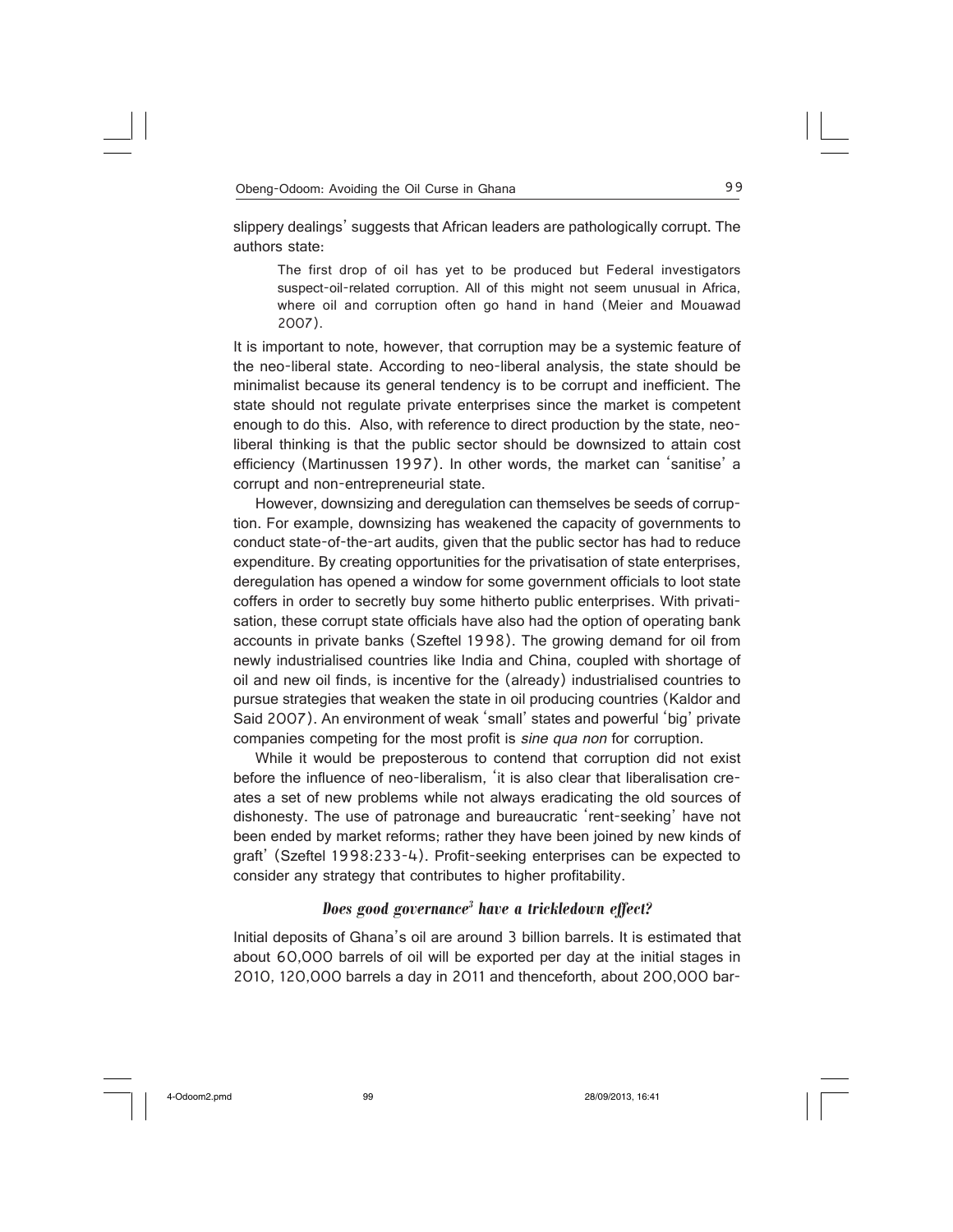rels a day. The country is expected to earn US\$836 million annually and \$20 billion over the production period 2012-2030 from offshore oil deposits, mainly at Cape Three Points near Efasu, Axim and Takoradi in the Western region. The prospecting companies are Kosmos, Tullow and Anadgo (Daily Graphic 2008; Achiaw 2008; Gary 2009). LukOil has also invested US\$100m to support on-shore oil exploration in Ghana which is said to cover about 40 per cent of the landmass of Ghana, specifically in the Volta, Brong Ahafo and Northern regions (GNA 2008a).

Out of the US\$836 million annual revenue from oil, it is estimated that about 50 per cent will accrue to the state as economic rent (Breisinger et al 2009). Estimates of 'local content' in the supply of goods to the oil sector and job creation seem to be positive. For instance, 40-60 per cent of the jobs to be created directly from the Jubilee 1 phase will go to Ghanaians (World Bank 2009:22). The impact of oil on the macroeconomy of Ghana is likely to be substantial: oil will add about US\$5 billion to the GDP, push the GDP growth rate up by about 28 per cent and bring in about US\$1 billion in taxes from the Jubilee field alone (Akufo-Addo, 2010). From 2010 to 2015, oil revenue is predicted to constitute an estimated 4 to 6 per cent of GDP (Dagher et al. 2010).

It is expected that the country will produce gas from the oil at a rate of one thousand cubic feet of gas per barrel of oil. Assuming a peak Phase 1 production from the Jubilee field alone, Ghana could produce 120 million cubic feet of gas per day. Assuming current world market price for natural gas liquids (NGL) of US\$2 per thousand cubic feet, the country is expected to obtain gross revenues of approximately US\$260 million per year in addition to the oil revenues. From these figures, a 50 per cent equity ownership in the gas infrastructure by the Ghana National Petroleum Corporation (GNPC), Ghana's power production company, could lead to corporation tax revenues of about US\$120 million per year for the government of Ghana (World Bank 2009:2-3).

The government of Ghana believes that, once Ghanaians occupy key positions in the oil company, environmental institutions are strengthened, corrupt officials are dealt with and jobs are given to Ghanaians and not foreign consultants, oil should be a blessing to all Ghanaians. A similar argument has been advanced by Kibble and Vines (2001) who studied the oil industry in Angola. But can this 'macro view' impact positively on local oil communities?

This logic is not new; it is called the 'trickle down' thesis and was popularised under president Reagan of USA. Reagan gave high tax cuts to the rich, believing that ' a rising tide lifts all boats'. Applied to development studies, the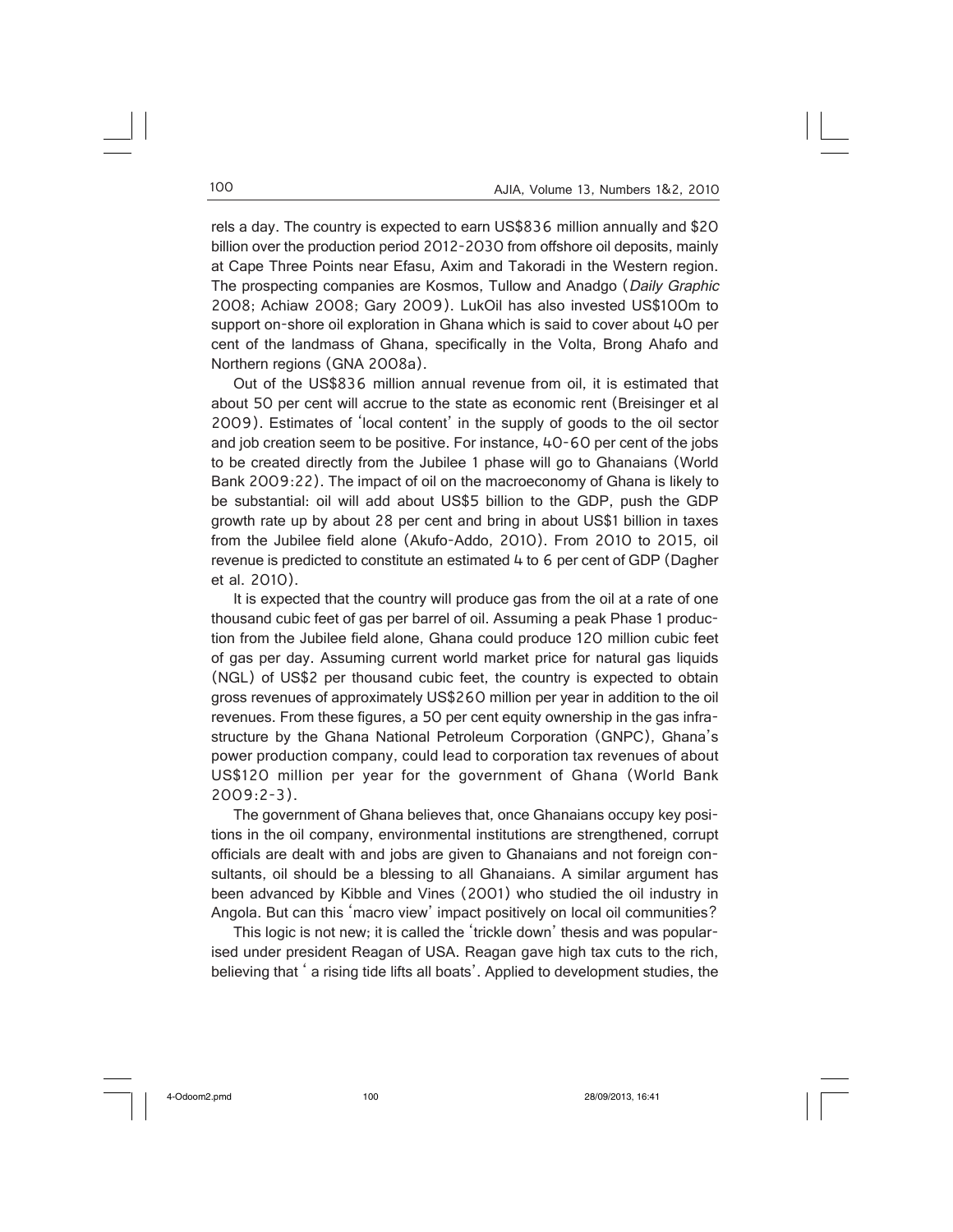thesis holds that poverty reduction follows from economic growth or that, with increased wealth in a country, it trickles down to the poor. The World Bank's policy of infrastructure-led poverty-reduction is a classic example. A recent study by Dollar and Kraay (2002) argues that 'growth is good for the poor' although, according to the authors, their 'evidence does not suggest a 'trickledown' process or sequencing in which the rich get richer first and eventually benefits trickle down to the poor'. They contend that privatisation is good for the poor, as much as for everyone else, while social spending does not in any way help the poor.

Though trickledown theory is widely criticised (see for e.g. Frank 2007), some economists still place enormous faith in it (see for e.g. Aghion and Bolton 1997). Applied to the discovery of oil, 'trickle down' means oil will bring jobs, money for schools and community development for all Ghanaians (that includes poor Ghanaians). According to former President Kufour, 'oil is money, and we need money to do the schools, the roads, the hospitals. If you find oil, you manage it well, can you complain about that?' (BBC 2008).

Indeed, we cannot complain about that, but we may question whether the poor – especially those in the communities on whose lands oil exploration will take place – will benefit from the 'blessings for all Ghanaians'. In order to analyse the distribution of the so-called benefits of oil, we should return to basics – the consequences of an oil boom. According to Goodman and Worth (2008), oil booms lead to socio-economic disadvantages (like the weakening of non-oil sectors such as agriculture and lack of community transformation), political disruption (like clientelism and corruption) and environmental degradation (pollution of water bodies, for example).

In a slightly elaborated version, oil attracts the labour force from other sectors like agriculture and frequently induces in-migration for jobs in oil communities. However, because oil production is capital intensive, these jobs tend to be relatively few. Many of the jobs are short-term, during the initial drilling and construction state, while ongoing operational jobs are few. Long-term construction jobs require some skill which frequently has to be imported from outside the oil communities. In any case, where those who eventually get jobs had been unemployed for a long time and have low incomes, they do not tend to agitate for better working conditions, given that the oil jobs pay relatively more. These jobs are insecure; not only because of their brief nature but also because of the volatility of oil prices, the non-renewable nature of oil and the specialised nature of the machinery input which is often imported.

The development of an oil industry also deprives the local community of its land, either because pipes have to be laid across farms or because oil activities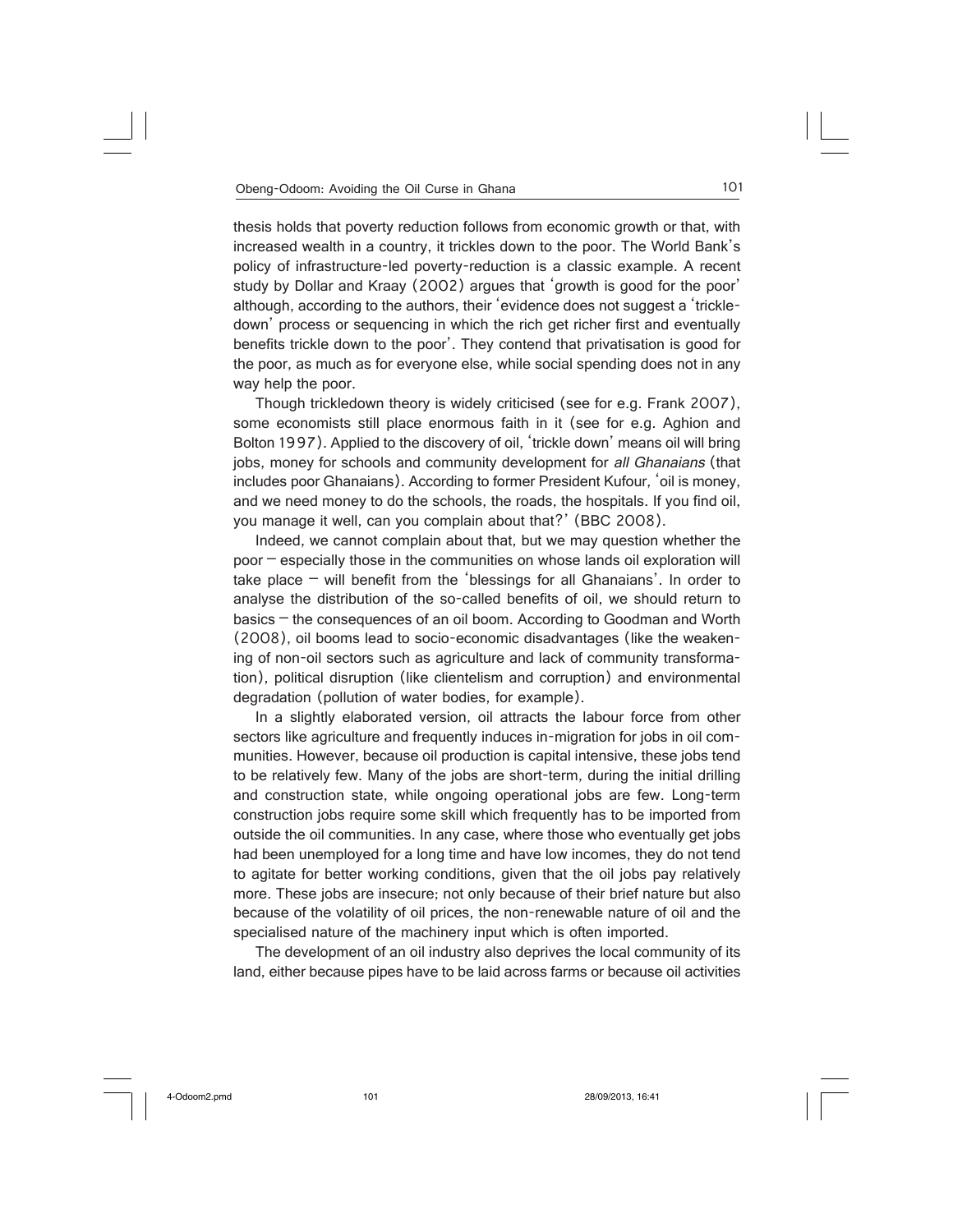despoil land previously used for agriculture or tourism (because of say, spillage). Even locals in tertiary sector jobs like restaurant businesses may lose their current jobs because oil boom attracts multinational businesses like MacDonald's that easily outcompete the local industry (Markusen 1978:123-124). Olien and Olien (1982) have also argued that, apart from the boost to the real estate industry, oil brings with it a desecration of cultural values and a proliferation of prostitution and general crime. All these consequences of an oil boom could be positive or negative. Take the real estate example. An expansion in real estate could be a boon when it employs the local people and trains them in construction technology. It could, however, be a bane when developers try to maximise profit by employing the highest and best use principle which may prevent them from 'greening' their developments.

To cast further light on these issues, the next section of this paper analyses the interlinkages between corruption and oil and the related transparency argument for insulating Ghana against the oil curse. Reference is made to the experience of Nigeria, Ghana's neighbour that has long mined oil.

### **Empirical Evidence from Nigeria**

Nigeria is one of the wealthiest countries in Africa. It produces about 2.46 million barrels of oil on a daily basis. It is also a major producer of natural gas, which amounts to about 22 million tonnes per year (Obi 2009). Between 1970 and 1999, US\$231 billion in oil rents accrued to Nigeria (Ross 2003).

The thinking that governance can change a curse to a blessing has led to a proliferation of governance institutions or initiatives, including the Economic and Financial Crimes Commission (EFCC), Independence Corrupt Practices and Other Related Offences Commission, the Nigerian Extractive Industries Transparency Initiative and the Department of Petroleum Resources (See, for example, Obuah 2010). Have they been effective in preventing the oil curse?

Some gains have been made. The EFCC, for example, has succeeded in putting over 500 corrupt people in jail and recovered money and assets wrongly obtained, totalling over US\$700 million (Obuah 2010). Nuhu Ribadu, an anti-corruption chief, has claimed that between 2003 and 2005, the amount of oil money stolen fell by 30 per cent (Watts 2006).

Yet, 57 per cent of Nigerians are poor (Aigbokhan 2008:13). Also, the country is polarised between the extremely rich and the extremely poor. For instance, in 1970 the income of the bottom 17 per cent of the population was equivalent to the top 2 per cent of the population. However, by 2000, the income of the top 2 per cent had increased so much that it was equal to the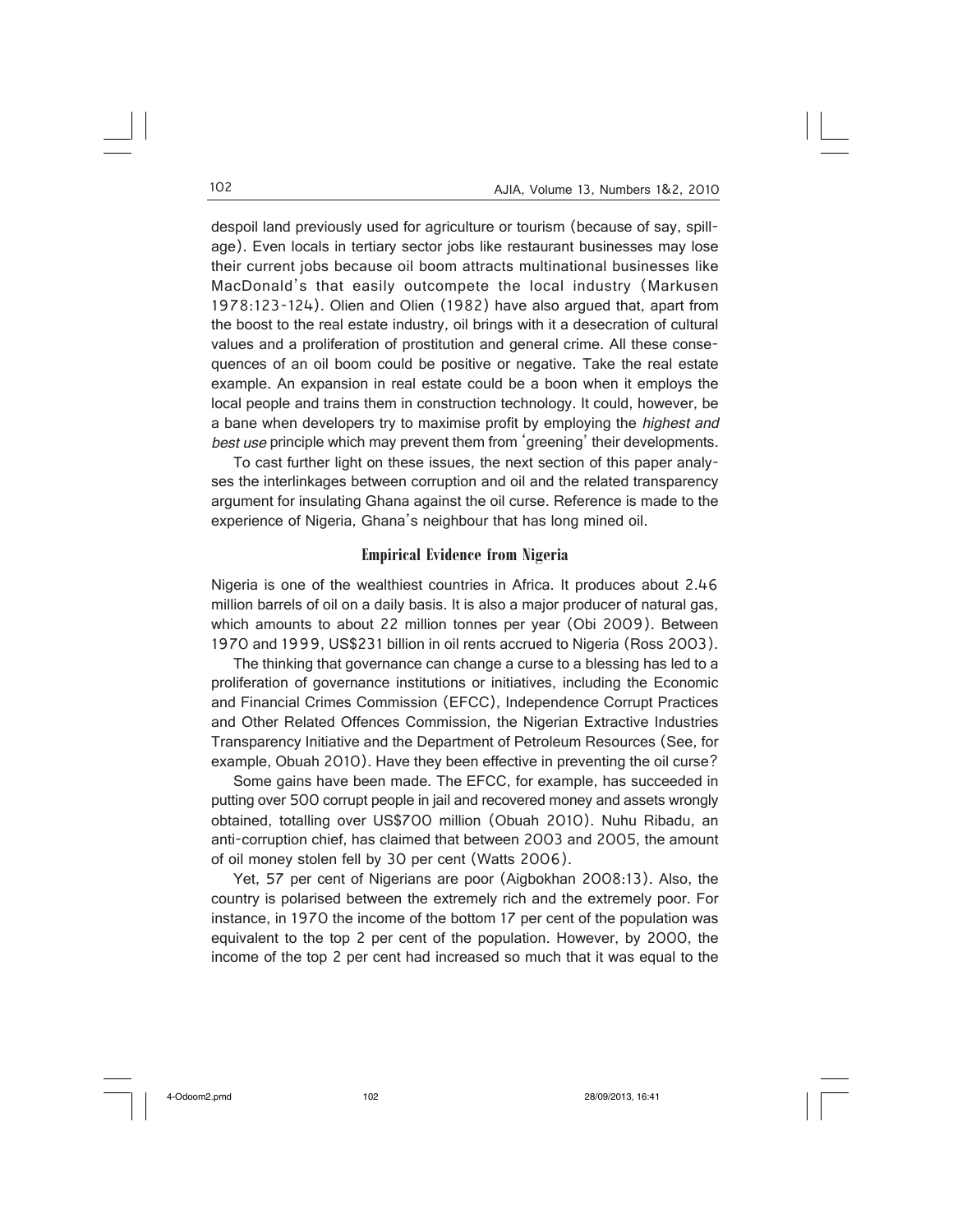income of the bottom 55 per cent which was equivalent to that of the top 2 per cent (Sala-i-Martin and Subramanian 2003:4). Over the period, 1965 – 2004, income per capita fell from US\$250 to \$212 (Watts 2006).

Most of the oil production in Nigeria comes from the Niger Delta area (Obi 1997a) but social conditions in the area are poor (Obi 2007a). An estimated 70 per cent of the people in the Niger Delta area have no clean water, passable roads, electricity supply and adequate medical supplies (Idemudia 2007:3). In the oil-rich states of Delta and Bayelsa, the patient-doctor ratio is 150,000 to 1 (Watts 2006). Between 1970 and 1999, revenue from oil rose but per capita income fell (Ross 2003). An estimated 80 per cent of Nigeria's oil accrue to only 1 per cent of the population, while the remaining 99 per cent of the population struggles to share only 20 per cent of the oil revenue (Obi 2009:123).There are also severe environmental problems in the form of pollution and degradation in areas where oil is drilled (Obi 1997b). The area is a source of recurrent violent conflict. Several foreign oil workers have been captured. For instance, in 2007, nine Chinese workers were abducted and a car bomb detonated (Obi 2008:418). In 1999, it was estimated that there were 20 deaths from oil violence per day. The figure rose to 50 deaths per day in 2004 (Arowosegbe 2009:588).

So, if Nigeria is a case study of good governance, why has so little been achieved? The assumptions underpinning that posited solution are mainly to blame. Advocates presume that the resource curse is mainly the result of bad behaviour of individuals or arises from the culture of actors. But, in fact, the curse is a function of systems and processes (Shaxson 2007). Ifeka has argued that Western advocates of the 'governance solution' to the resource curse misunderstand the nature of African politics: hierarchical clientelism is never resolved by good governance (Ifeka 2004). Political scientists specialising in the political economy of Africa (e.g. Obi 2009) have even suggested that the institutions of governance are themselves caught in a symbiotic relationship with the state, local elites and transnational co-corporations such that it is difficult to independently ensure transparency. Foregrounded on the wrong assumptions, the posited governance framework has attained little and has, in fact, become a vehicle for further accumulation by dispossession (see also Watts 2004). To illustrate the systemic nature of the resource curse in Nigeria, the relationship between local people and Shell, the Anglo-Dutch global oil giant, which produces about half of the oil in Nigeria (Obi 1997a and b, 2008), should be carefully unpacked.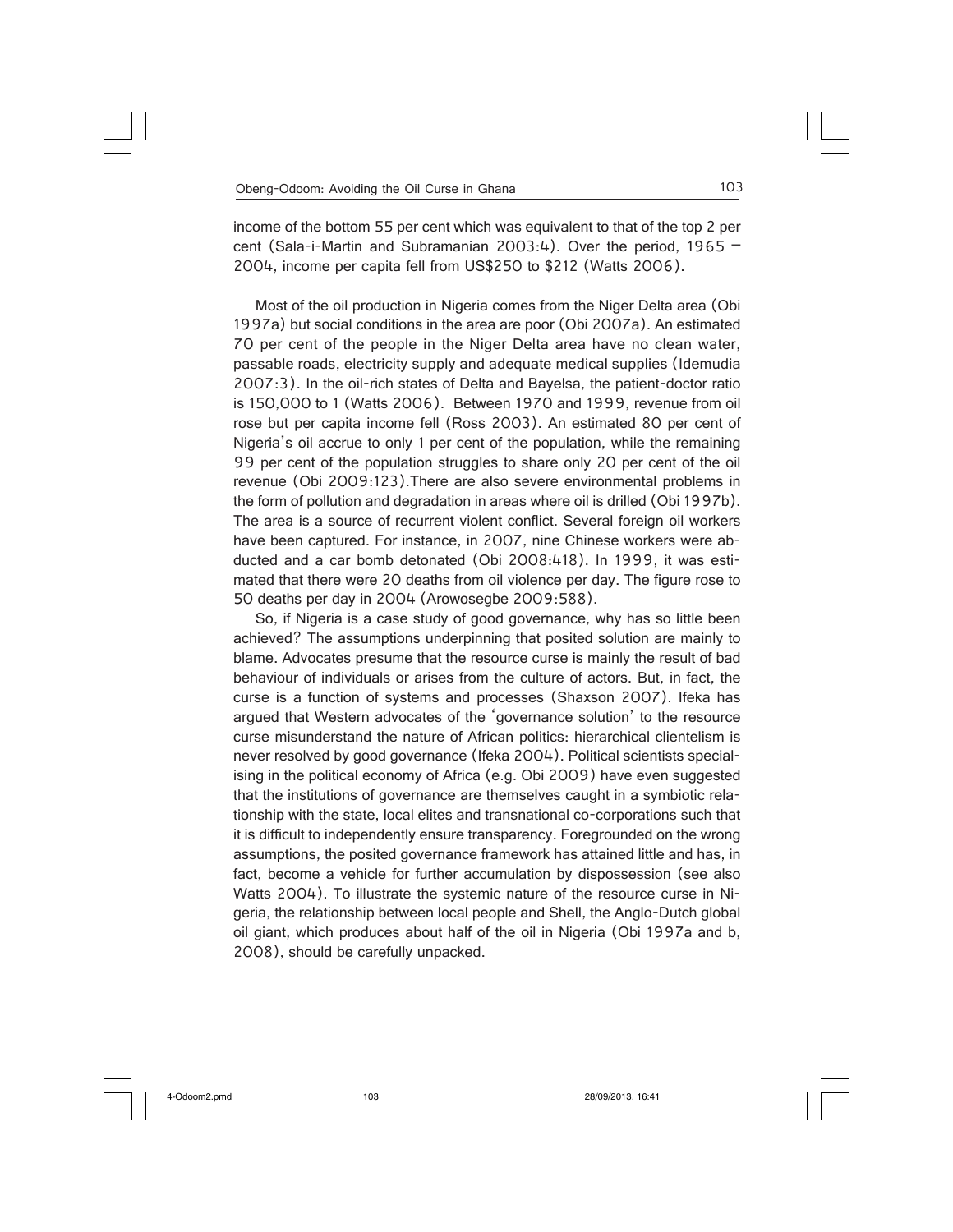A recent study by Okonta and Douglas  $(2003)^4$  is an informative source on the effect of oil in the Niger Delta area in Nigeria. It focuses on the activities of Shell but looks generally at the oil industry in Nigeria. The historical analysis is impressive because of the variety of sources on which the conclusions of the study are based. Shell, according to the authors, arrogantly breaches environmental laws in the Niger Delta area. It leaves oil pipes naked and rusted. These lead to frequent oil spillage and fires. The natural result is massive ecological destruction. In many cases, Shell has failed to compensate the oil communities for their lands. In the few cases where compensation has been paid, Shell had to be dragged to court to force the compensation payment. In Farah v Shell Petroleum Development Co. Ltd, an oil spillage by Shell saw the plaintiff going to court to seek redress. Shell, according to the authors, battled the plaintiff for 25 years before the court finally ruled against Shell and compelled it to pay adequate compensation to the plaintiffs. 'Fair and adequate', however, is very difficult to define since in Nigeria the compensation figure is based on crop yields. There is room for independent valuation using fairer approaches, but poor farmers do not have the money to retain the services of independent valuers.

In terms of physical development, Shell contributes little to the oil towns because it is not legally bound to develop these communities once it pays its taxes to the central government. Thus, infrastructure such as electricity, water, roads, hospitals and schools has eluded the oil communities, even though Shell continues to make millions from these communities. Jobs promised to the local people have not been forthcoming and, in Ogoni alone, unemployment is about 70 per cent. Expatriates have sometimes been flown into Nigeria to replace local staff. According to the authors:

Shell made a lot of promises: the hospital and toilet houses were destroyed, as were the burying grounds. They pumped out water and destroyed the farmland with promised compensation like community and secondary schools, a road to Nembe and pipe-borne water….but nothing has happened. It is like a dreamland (Okoraba community leaders in November 1993, cited in Okonta and Douglas 2003:96).

Exploitation of the oil communities, according to the authors, has led to poverty, hunger and anger. Naturally, anger has led to civil unrests in the area. Such agitations have sometimes forced Shell to halt operations, re-strategise – which in Shell's case, Okonta and Douglas note, means bribing officers of the state and causing divisions among activist groups and community leaders – and resume operation. The 'dissident' few, who attempt to stand in the way of Shell, are 'dealt with', by violence meted out sometimes by the Nigerian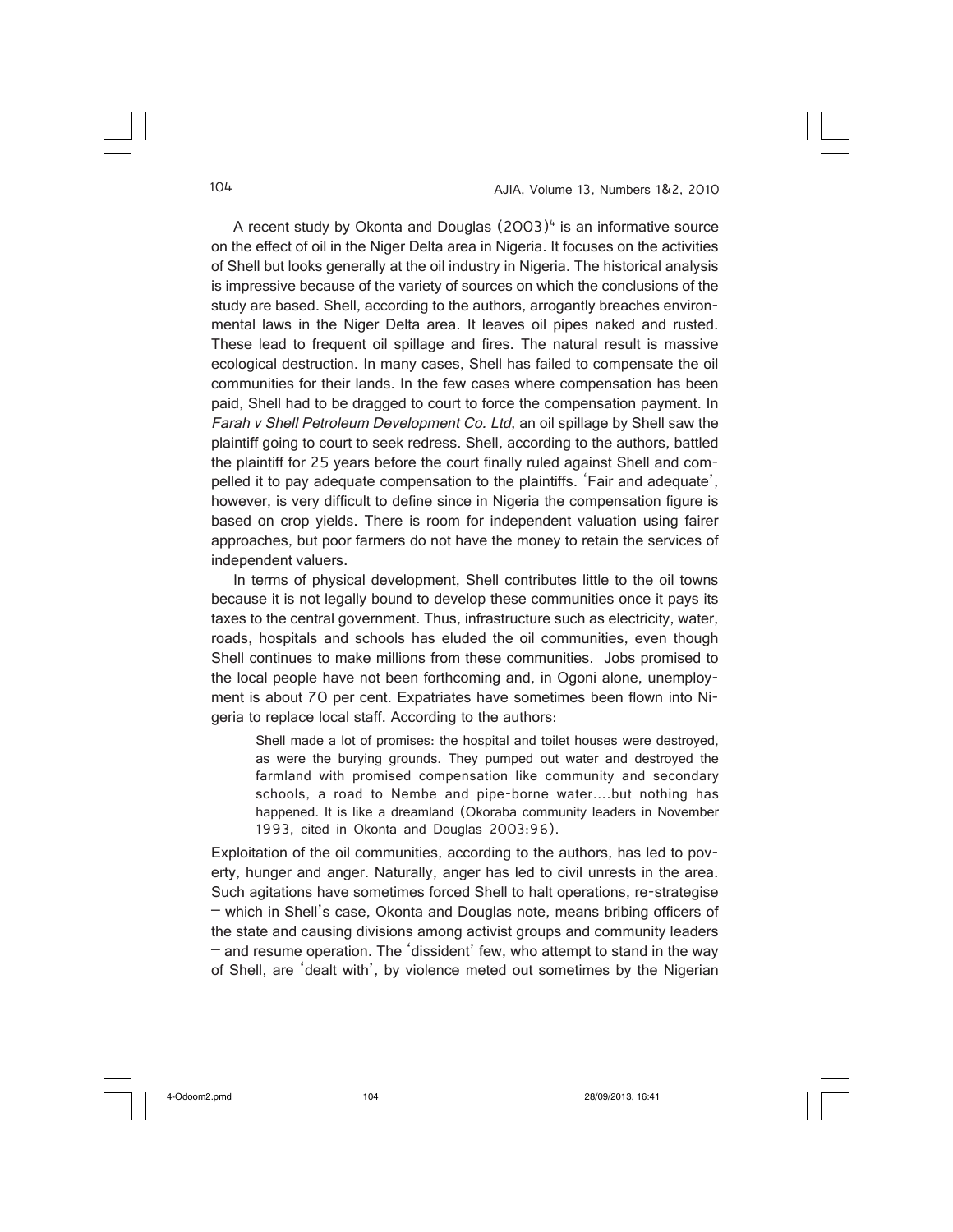army. The Coalition Against Dictatorship (CAP) (1995:474) has alleged that one memo signed by Major Okuntimo of the Rivers State Internal Security Task Force, and dated 12 May 1994, read, 'Shell operations still impossible unless ruthless military [sic] operations are undertaken for smooth economic activities to commence'.

The struggle of the Ogoni people against Shell and the Nigerian state has historical roots, it dates back to 1958. As global forces became interested in oil on the land of the Ogoni people, landowners were alienated from their land. As oil was drilled, the environment was degraded. In turn, the basis of their livelihood, farming, was destroyed, without compensation (Mustapha 1996). Ogoni used to be the main provider of food to Rivers State and, since 1958, a major source of oil revenue. An estimated US\$30 billion worth of oil had been drilled by 1995 (CAP 1995: 473). The conflict had other catalysts such as the Nigerian civil war (which led to the creation of new states and subsequent loss of control of oil by the minority ethnic groups), military coups, which altered land rights, and the effects of free market reforms which removed social support for many Nigerians (Mustapha 1996; Obi 1997a:142-146).

Many have lost their lives, including the writer and political activist, Ken Saro Wiwa. Supporters of Wiwa have been massacred and oil communities reduced to rubble (Okonta and Douglas 2003). According to Okonta and Douglas (2003:131-132), Colonel Paul Okuntimo, gave a detailed account of his activities at a press conference broadcast on the Nigerian Television Authority:

The first three days of the operations, I operated in the night. Nobody knew where I was coming from. What I will just do is that I will just take some detachments of soldiers; they will just stay at four corners of the town. They…have automatic rifle[s] that sounded death. If you hear the sound you will just freeze. And then I will equally now choose about twenty soldiers and give them grenades explosives very hard ones. So we shall surround the town at night…the machine gun with five hundred rounds will open up. When four or five like that open up and then we are throwing grenades and they are making 'eekpuwaa!' what do you think people are going to do? And we have already put roadblock[s] on the main road; we don't want anybody to start running.

Okuntimo and his men, according to the authors, were sometimes spotted using Shell aircraft for their operations. Shell has been accused of being behind these infamous activities, though it has persistently denied these allegations. Two cases: Wiwa v. Royal Dutch Petroleum (Shell) and Wiwa v. Anderson,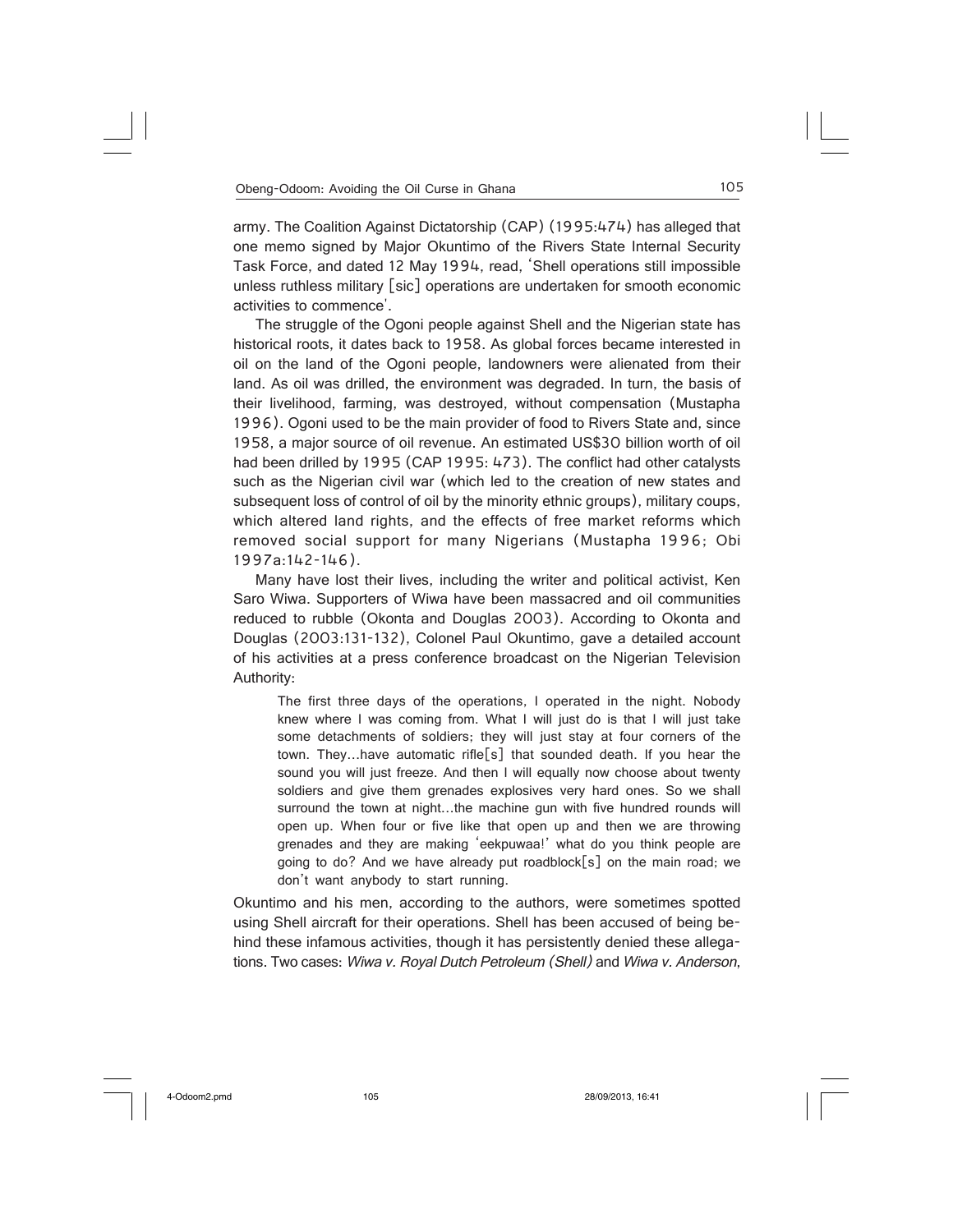which were filed against Shell and the head of its Nigerian operation, Brian Anderson, respectively were re-opened in New York on 7 October 2008. It is significant to know that Shell had attempted to seek an adjournment of the case. The attorney from the Centre for Constitutional Rights (CCR), Jennie Green, said that: 'We are looking forward to finally bringing Shell into court, where we will prove their role in the torture and murder of our clients and their pattern of human rights abuses… It's time for our clients and their families to see justice' (CCR 2008). And on 8 June 2009, it finally happened: on the basis of the evidence against Shell, the company was forced to pay US\$15.5 million in compensation to the plaintiffs in an out-of-court settlement (CCR 2009).

The mayhem has been described by BBC as follows:

With oil prices at a 25-year high, this should be a boom time for Nigeria's oil capital, Port Harcourt but it isn't. Instead, the towns's business is reeling with militant attacks on oil installations, kidnappings and a general rise in lawlessness (Gregory 2006).

Shell continues to laugh all the way to the bank. It makes about 13 per cent of its worldwide profits from Nigeria alone and apart from USA; production in Nigeria is the highest globally (Okonta and Douglas 2003).

The experience of the Ogoni people in engaging Shell and the Nigerian state reflects how local, national and global social forces interact to influence access, production and distribution of natural resources. It shows how the state can be used by local and global forces of capital for private gain in an era of globalisation (Obi 1997a:137).

More recent studies by Obi (2007, 2008, 2009) shed further light on this account, focussing on the activities of the Movement for the Emancipation of the Niger Delta (MEND) but looking more broadly at the factors that drive and sustain the status quo in the Niger Delta area. The studies reveal that mono causal models are inadequate descriptors of the 'curse' in the area. Obi dissects the causes of the curse in the Niger Delta area into historical and contemporary factors; local and international factors. Four of them are particularly prevalent. Historically, the creation of the states and the Biafran war and subsequent control of the Niger Delta by federal government sowed the seeds of discord. The allocation of resources and the attempt to use the Distributive Pool Account to undermine the derivation principle, whereby states which contribute the most to the federation obtain the most from the resources. The derivation principle  $-$  the percentage of the revenue from oil set aside for the development of the area from which oil is drilled – has been reduced from 50 per cent in 1966 to 13 per cent in 1999. Attempts by the oil producing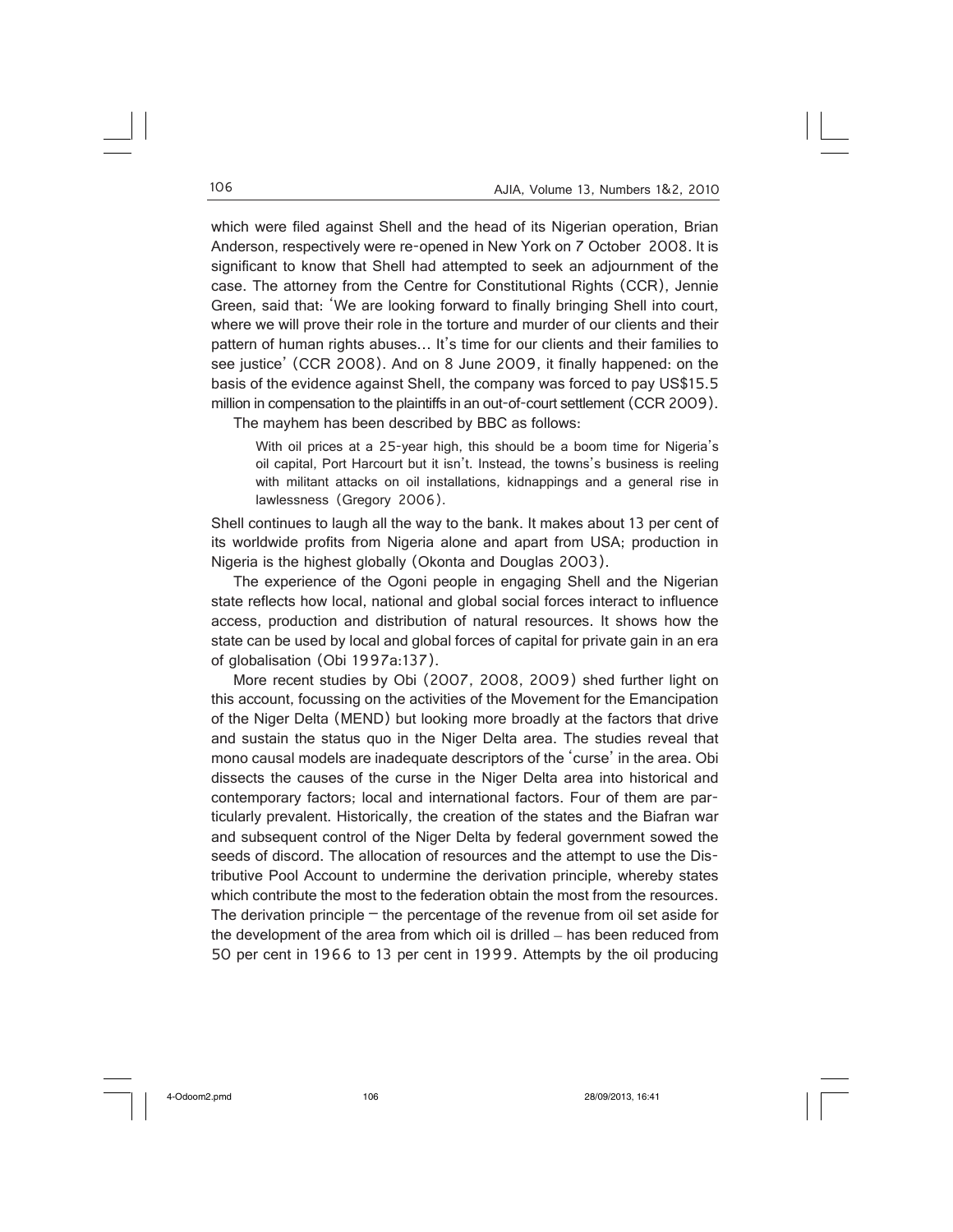states to get an increase through the Supreme Court of Nigeria have failed. The situation effectively means that the Niger Delta area, which produces the most of the oil of Nigeria, is the least developed and gets the least oil revenue.

It is this injustice that has led to the formation of MEND, to demand social justice. Obi (2009) shows that a key driver of the problem is the issue of land. A policy of central control of land, which is locally owned, means that the centre which is controlled by elites from the majority ethnic groups, control the oil produced from the minority states. These four factors are intensified by local (e.g. elites in the Niger Delta leadership), national (e.g. officers of the state and the military) and global forces (e.g. oil multinational corporations). The local forces have two faces, one for the people and the other for their self gain. The national forces perceive the struggles as attempts by criminals to bring the Nigerian economy to a halt. Besides, they want to protect the oil companies which are influential even within their countries. The multinational oil companies would do anything to ensure their profits are secure (Obi 2008, 2009).

This complex interplay of factors cast doubt on the one-size-fits-all analysis by neo-classical economists like Collier (2003:40), who recently claimed that:

Every time a civil war breaks out, some historian traces its origin to the 14th century and some anthropologist expounds on its ethnic roots. Don't buy into such explanations too quickly. …distant history and ethnic tensions are rarely the best explanations of a conflict…look instead at a nation's recent past and, most important, its economic conditions.

Looking at the resource curse from a purely economic perspective is unhelpful (see also Olarinmoye 2008). Why? methodologically, the reliance on simplified statistical analysis with simplified assumptions is problematic. The recent work of Alexeev and Conrad (2009) has shown severe computational errors in the econometric work as well as weak conceptualisation of the variables used.<sup>5</sup> In any case, no one monolithic explanation can suffice. At the root of the problem are questions of self-determination and resource control (Obi 2008:430) and questions of neglect, particularly of the youth in the Niger Delta area (Arowosegbe 2009), but also of a general feeling that the wealth of Nigeria is not even invested there but in foreign private banks. Because of this 'volatile mix' of factors (Obi 2007), the statistical evidence cannot stand on its own. Rather, all evidence of the phenomenon must be carefully studied, particularly taking account of the differences in institutions and ideologies prevailing in different countries.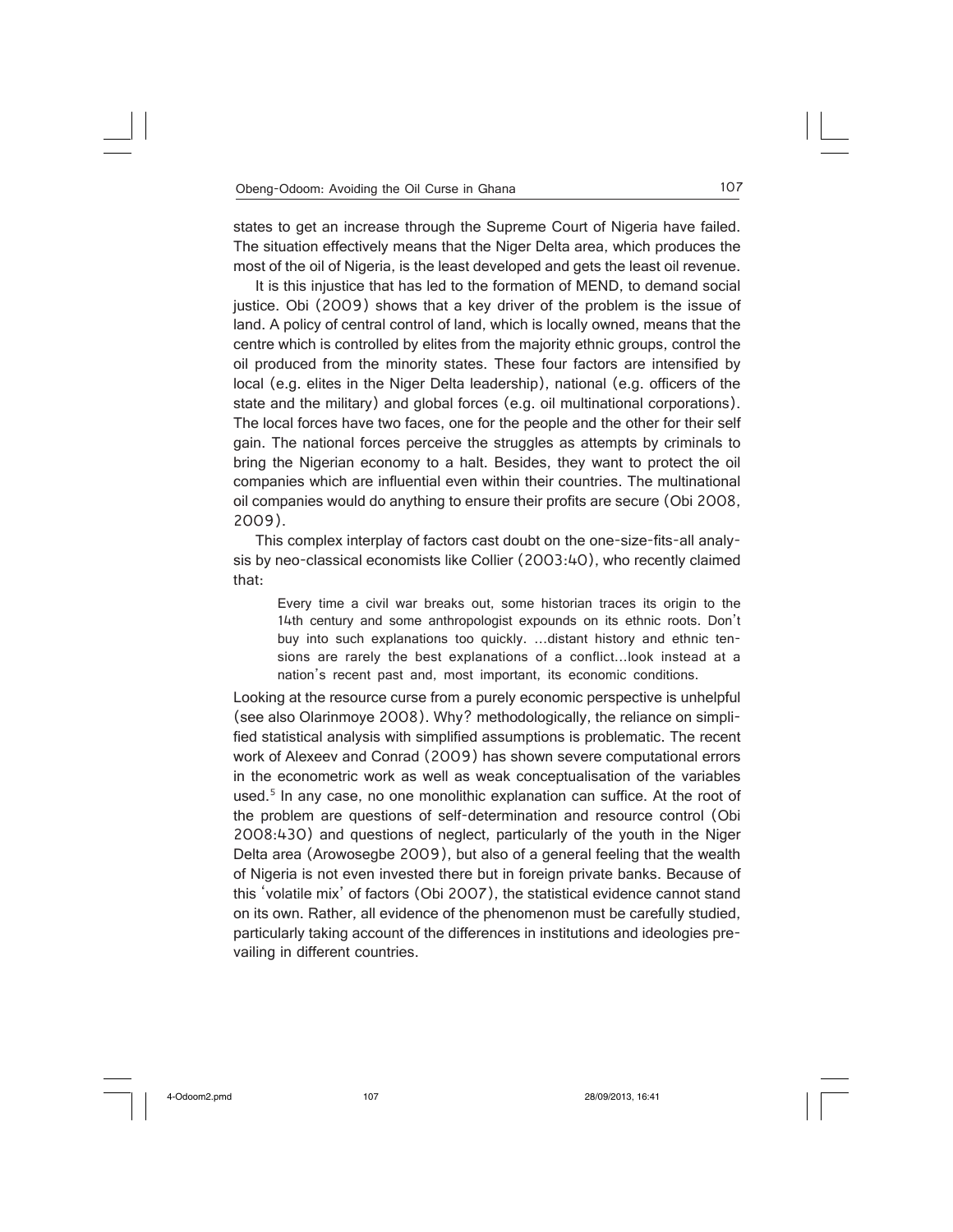### **Is Ghana Different?**

Based on the liberal thesis of transparency, one may argue that the Nigerian experience would not be replicated in Ghana, because Ghana has better governance institutions compared with Nigeria's rankings (and many other oil rich African countries like Chad, Angola and Congo). Ghana scores above the 50th percentile in the World Bank Institute's Worldwide Governance Indicator rankings based on rule of law, government effectiveness, regulatory quality, and voice and accountability. Also, on corruption, Ghana ranks 67 out of 180 countries in Transparency International's Global Corruption Report 2008 (Gary 2009:7).

It is useful to ask how valid this argument is. We may draw some brief insight from Ghana's experience with gold mining.

The abundance of gold in Ghana earned it the name, 'Gold Coast'. But gold mining has severely impoverished gold mining communities. The majority of people in gold mining towns like Obuasi, Tarkwa and Akwatia are landless, homeless, unemployed, poor and weak. Many have died as a result of mining and the environmental impact has been devastating (Hilson and Banchirigah 2009; Yelpaala 2004; Akabzaa and Darimani 2001).

Mining employs 15,000-18,000 people in Ghana, less than 1 per cent of the total labour force. Yet, the operations of only two companies, Newmont Ghana Ltd and AngloGold Ghana Ltd., have displaced over 50,000 people who have been poorly compensated (Owusu-Koranteng 2008). A comprehensive study of the effects of gold mining in Ghana undertaken by the Operations Evaluation Department (OED) of the World Bank acknowledged, rather solemnly, that

It is unclear what its true net benefits are to Ghana. Large-scale mining by foreign companies has a high import content and produces only modest amounts of net foreign exchange for Ghana after accounting for all its outflows. Similarly, its corporate tax payments are low, due to various fiscal incentives necessary to attract and retain foreign investors. Employment creation is also modest, given the highly capital intensive nature of modern surface mining techniques. Local communities affected by large-scale mining have seen little benefit to date in the form of improved infrastructure or service provision, because much of the rents from mining are used to finance recurrent, not capital expenditure (OED 2003:23).

Generally, the state has been directly or indirectly endorsing these attacks on the livelihood of workers and the poor. This was documented by Jim Silver in the most detailed work on this topic. Silver (1978:67) noted that 'the alliance of mining capital, the state and the trades union bureaucracy which faces the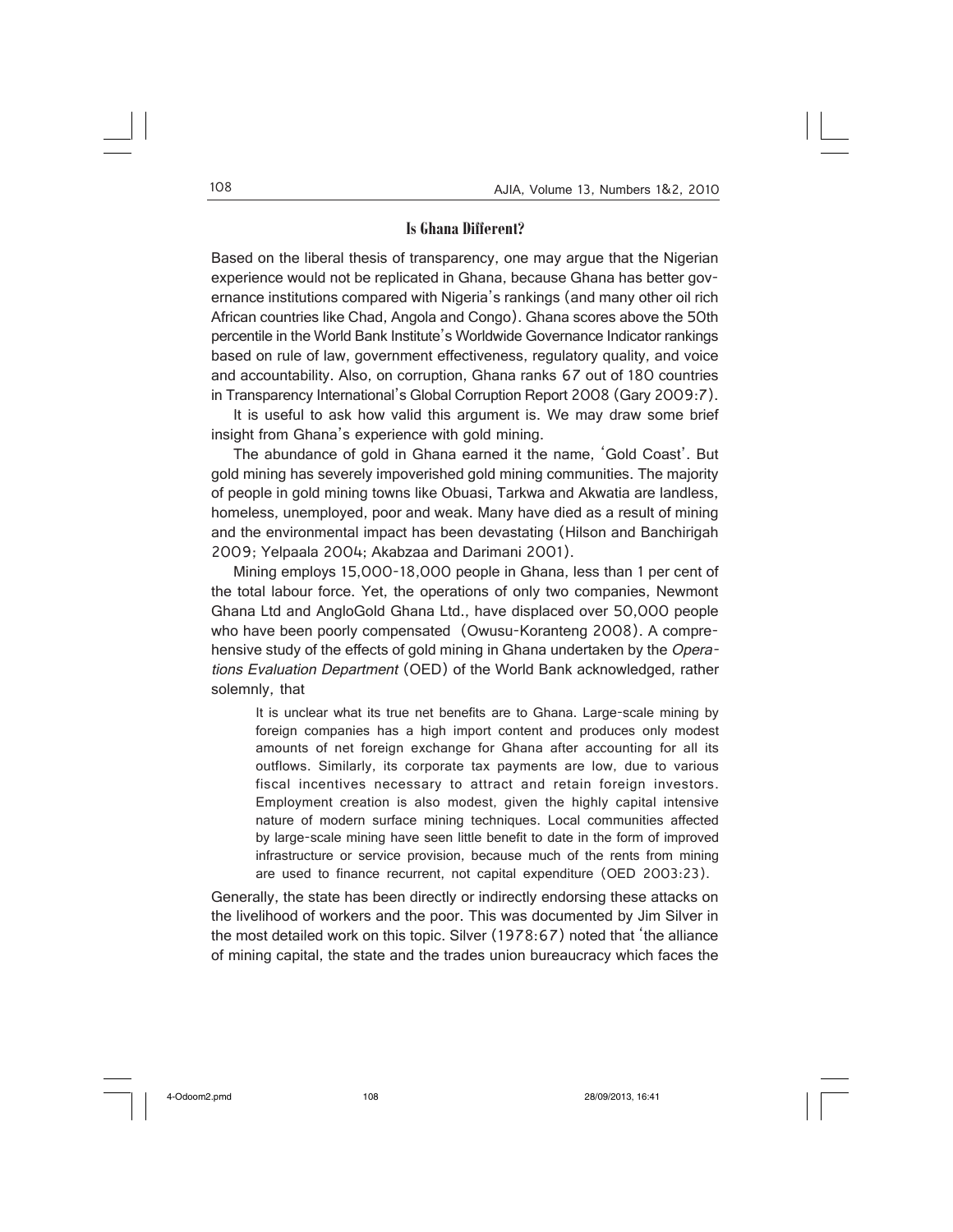mineworkers has resulted in their development of a militant class consciousness. ...[this] is a defensive consciousness, disruptive, but not linked to any socialist transition in Ghana.' While Silver's analysis is dated, there exists some more recent anecdotal evidence of the 'favourable' role of the Ghanaian state to capital. For example, though the mining law obligates the mining companies to pay royalties of between 3-6 per cent of the value of gross minerals mined, the state allows mining companies to pay the barest minimum of 3 per cent. Also, court cases against mining companies drag for a long time, as in the case of forced evictions instituted by the people of Nkwantakrom against AngloGold Ashanti, which has lasted 10 years and is still unresolved (Owusu-Koranteng 2008). Also, a recent study by researchers from the University of Ghana revealed that mining activities in Obuasi had created dramatic levels of arsenic values, 10 to 38 times higher than levels permitted by the Environmental Protection Agency (EPA) of Ghana and over 1,800 times higher than the values allowed by the World Health Organisation (GNA 2008c). This abuse of environmental standards has been allowed by the state.

Such devastation sometimes leads to protest by the mining communities, often led by farmers who stand the risk of losing their farmlands. In this regard, there have been protests in Obuasi and Asunafo North lately. But, as noted by Owusu-Koranteng (2008), there is lack of organisation in many mining communities, which has led to the emergence of some civil society organisations like the Wassa Association of Communities Affected by Mining to help in the organisation of struggles and protests against the mining companies. Such struggles have pressured the companies to make minor changes in their operations and have also created national awareness on the dramatic devastation of mining companies (see Owusu-Koranteng 2008).

The evidence from the gold mining experience in Ghana may be anecdotal, but it suggests that the Ghanaian state is not a 'class'-neutral state. Rather, it supports the interest of powerful groups such as corporations. It suggests that there is a limit to which 'transparent' or 'incorruptible' or 'governance' models can prevent an oil curse. The liberal analysis that corruption and opaque 'deals' are the root cause of the devastation of oil is palpably flawed.

In any case, many of the root causes of the problem in Nigeria exist in Ghana too. One crucial issue relates to the question of land ownership - who is the owner of the oil resource: the people or the state? According to article 257 (6) of the Constitution of Ghana, 'Every mineral in its natural state in, under or upon any land in Ghana, rivers, streams, water courses throughout Ghana, the exclusive economic zone and any area covered by the territorial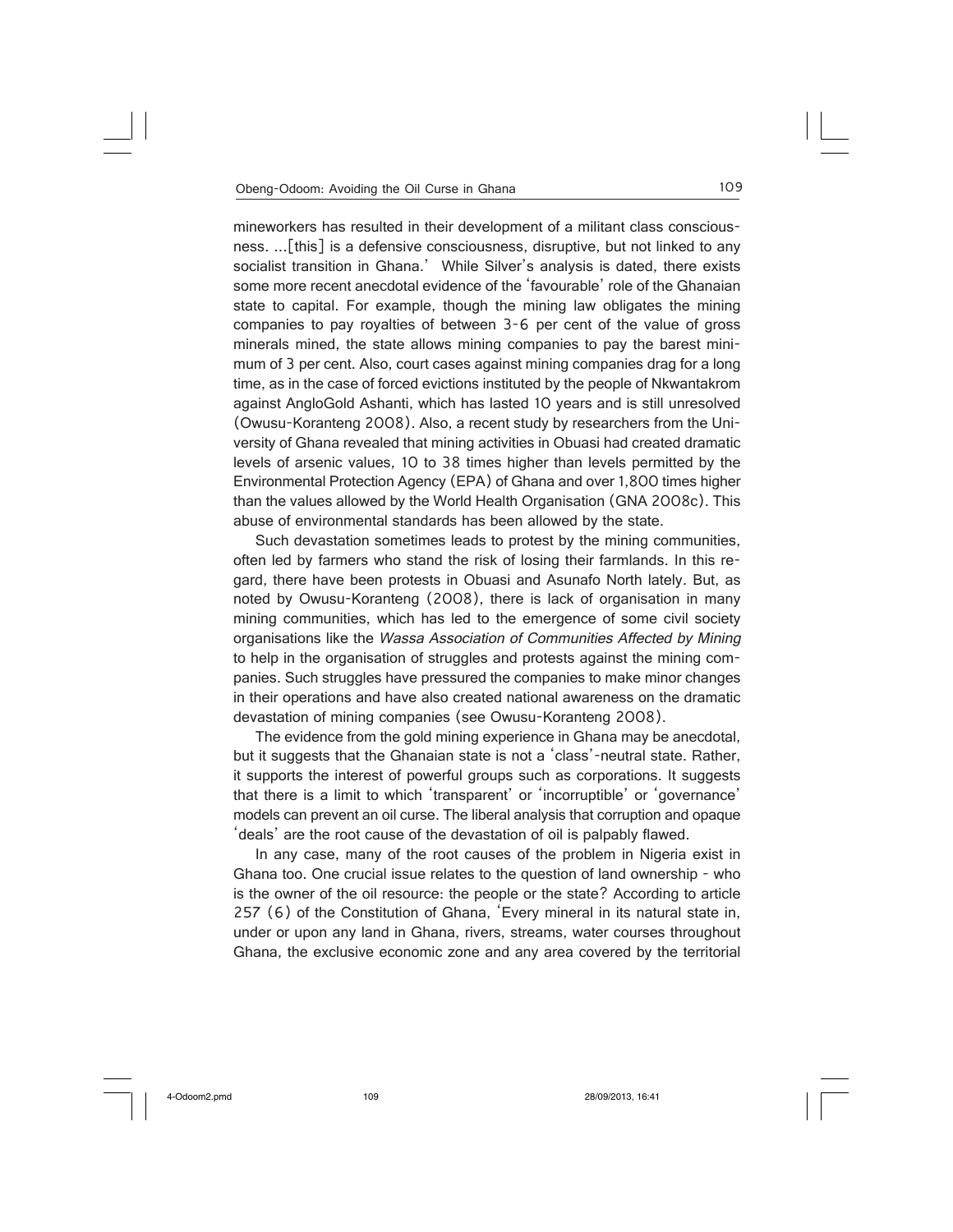sea or continental shelf is the property of the Republic of Ghana and shall be vested in the President on behalf of, and in trust for the people of Ghana'. If it is government that owns land (defined as water bodies and physical land) which contains natural resource wealth, then it is unlikely that any special consideration will be given to the people in oil communities. Indeed, clause 22 of the draft Petroleum Revenue Management Bill stipulates that 70 per cent of the revenue from oil will be centrally managed by politicians and bureaucrats (Akufo-Addo 2010).

From this perspective, the trickle-down idea begins to look extremely shaky because there are insufficient policies to give particular attention to the local communities. What about at the macro level: what social policies are being developed to connect the oil industry to the public interest?

Most of the laws about oil were enacted over two decades ago, when Ghana did not have oil in commercial quantities, so there are fears that most of these laws are not relevant. For instance, the Fundamental Petroleum Policy of Ghana is believed to be too vague about how the oil industry can be regulated (Cavner 2008). Also, most of the existing laws such as the Petroleum (Exploration and Production) Law of 1984 (PNDC Law 84) and the Petroleum Income Tax Law of 1987 (PNDC Law 188) were promulgated in the I980s when Ghana was governed by a military dictatorship, so they were not subjected to broad public scrutiny, parliamentary debates, discussion and approval (Gary 2009).

Further, as of 2009, there were no specific laws about how emission standards and compensation for oil-related abuses would be decided. There is currently a Petroleum Revenue Management Bill before the Parliament of Ghana. However, according to Akufo-Addo (2010), a former attorney general of Ghana, it is necessary to revise many of the clauses if an oil curse is to be avoided. Yet, even before the Bill is discussed by parliament, there are clear signs that the content will inform government budgeting, for instance. At best, the government, using its majority in parliament, can rush the bill through the house and get it passed into law, assuming that it wants to score political points by not using a bill, instead of an act, to guide its policies (Akufo-Addo 2010).

These weaknesses in oil-related regulations have several implications. First, they open up the possibility that the oil companies may act in ways which are socially suboptimal and environmentally degrading (Adu 2009). Secondly, they give the ingredients for avoidable litigation. Take, for example, the oil activities in Ghana's exclusive economic zone (200 miles from shore), for which there are no clear laws. Ghanaian laws are applicable to its territorial sea (12 miles from shore), a subset of the economic zone, however, sections

4-Odoom2.pmd 110 28/09/2013, 16:41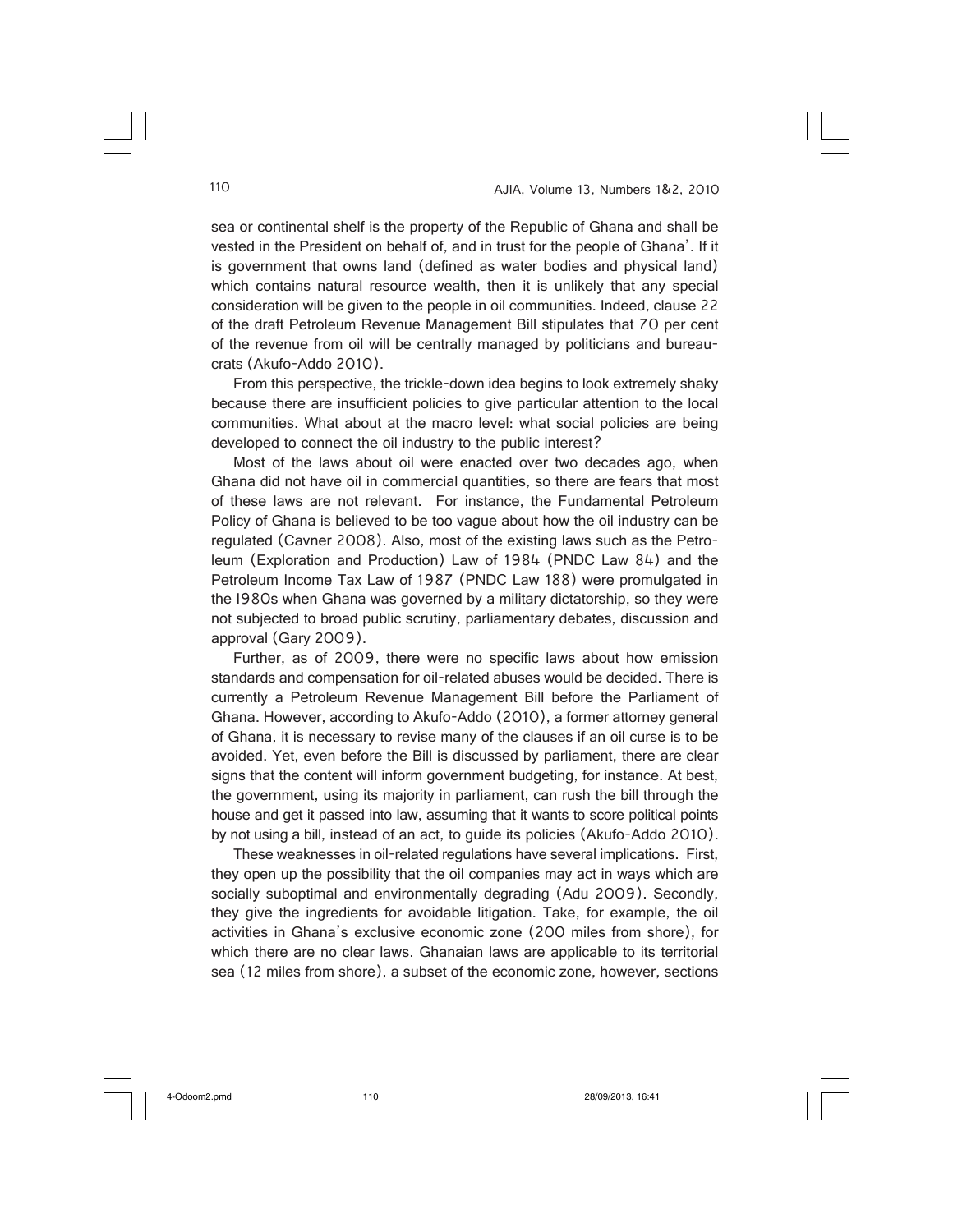of the zone are covered by Public International Law (e.g. the Law of the Sea) rather than local laws (Allan 2009).

Meanwhile, the global interest in Ghana's oil has soared. Tom McCaskie (2008) was the first to raise the issue of the global interest in Ghana's recent oil discovery. In particular, he showed how the United States, using the discourse of promoting USA-Ghana security relations, is keenly interested in securing its share of Ghana's oil under the auspices of a military command for Africa (AFRICOM). Some of the leading companies in Ghana's young oil industry are Kosmos Energy,<sup>6</sup> Anardako, the EO Group, Sabre Oil and Gas, Tullow, Exxon Mobil Lukoil and the Ghana National Petroleum Corporation. Although rising global powers such as China have not been as dominant as the USA in Ghana's oil industry, by financing infrastructural projects such as energy-producing dams (e.g. the Bui Dam), China is seen not to be a disinterested party in Ghana's oil. But, again, it is not only China and the USA that are interested in oil in the New Gulf: all industrialised countries are seeking to move away from the Middle East-centric focus in their pursuit of oil supplies (Mohan and Power 2009).

Since 2007, there have been at least 41 companies, from different countries, which have applied for prospecting licenses. The approach adopted by the Government of Ghana in dealing with these applications is to negotiate with individual companies rather than use a competitive tendering process. This method raises concerns about transparency and competitive contracts (Gary 2009).

Other questions loom large: can Ghana absorb such revenues without upsetting macro-economic stability? Will the oil industry being established be linked to other sectors of the domestic economy or will it operate as an extractive enclave industry primarily serving global interest?

Definitive answers are hard to find at this stage. There are a few tentative statements that can be made, based on econometric studies. The World Bank (2009) reckons that the oil reserves are not so large as to structurally change the Ghanaian economy. Yet, it cautions that effort should be made to remove the bottlenecks in non-oil sectors, such that they do not get crowded out in a Dutch Disease scenario. Dagher and her colleagues (2010) have reached similar conclusions. According to Breisinger et al. (2009), whether Ghana will be plagued by Dutch Disease depends on how it uses the oil resources, whether it invests in local communities and agricultural areas or in urban and non agricultural areas. Moss and Young (2009) believe a Dutch Disease scenario can happen in Ghana, especially if revenues are poorly managed. Anything short of this and a Dutch Disease scenario becomes highly likely.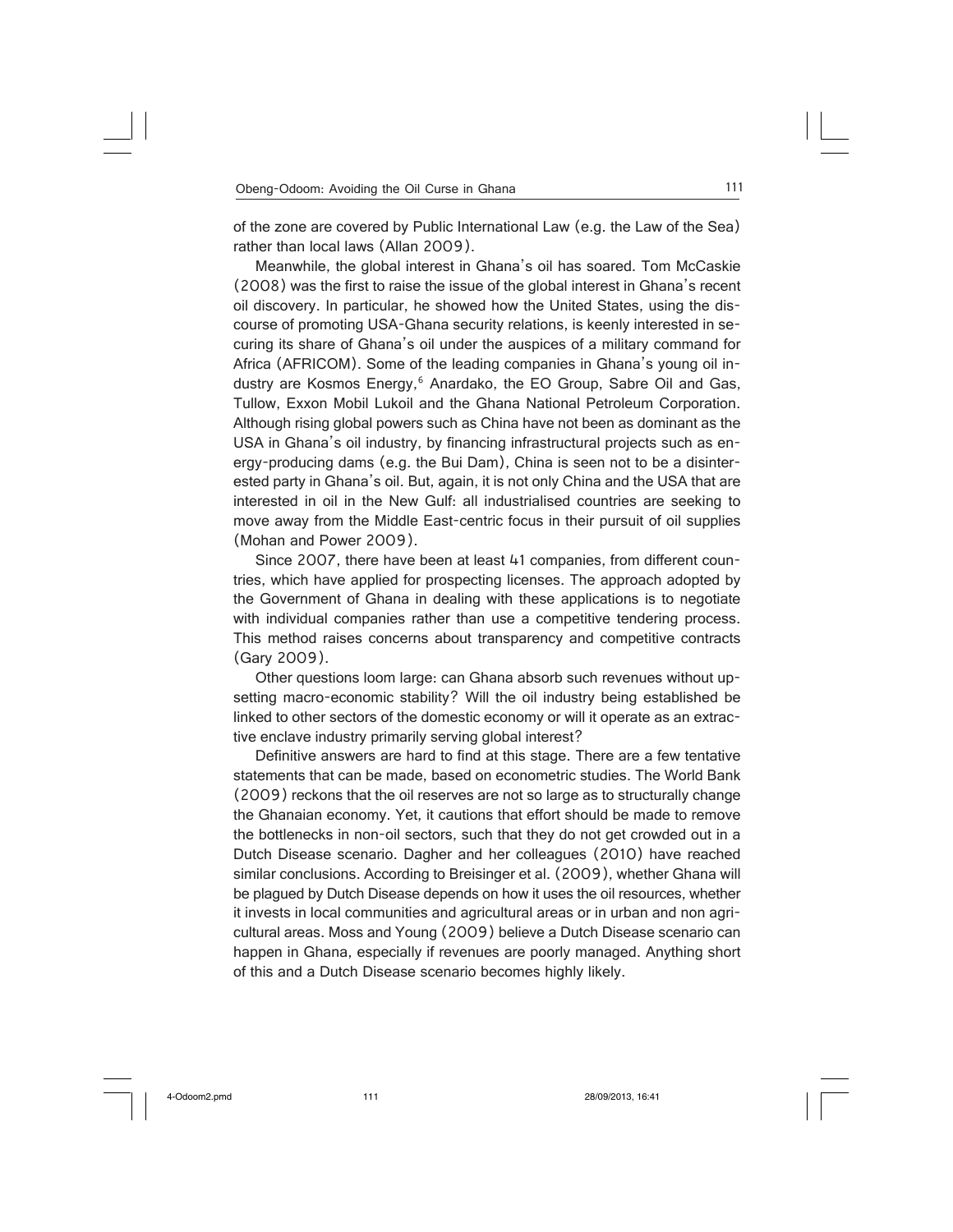All in all, in the light of the evidence considered in this paper, it is hard to be optimistic. There are weak regulations, little interest in making special arrangements for local communities, the issue of ownership looms, the issue of land revenue management is unresolved and transnational oil companies are already scrambling for Ghana's oil. Transparency  $-$  real or rhetoric  $-$  is not sufficient.

### **Conclusion**

In order to avert a potential 'curse' of oil and turn Ghana's oil into a 'blessing', the government of Ghana has called for, and put in place, measures to promote anti-corruption and transparency. To the government, these liberal measures are expected to unlock the blessings of oil for all Ghanaians. However, the government overlooks crucial actors in the resource curse problem, namely the oil communities and the multinational companies. To what extent are oil communities catered for in government policy? Who owns what? Who gets what?

The liberal analysis that mystifies the oil problem as a 'paradox' unsurprisingly leads to attempts to 'throw light' or be 'transparent' in order to demystify the 'paradox'. However, it is more fruitful to see oil as a part of the bigger agenda of capitalist accumulation  $-$  by expanded reproduction and dispossession (Harvey 2003). The resource curse is complex, it comes about and is sustained by transnational accumulation and dispossession, mediated by various global, national and local factors. It follows that not only are existing regulations weak but also the assumptions underpinning them are shaky. On these bases, it is hard to be optimistic about the effectiveness of the government of Ghana's liberal solutions to avert the oil curse: transparency and anti-corruption measures *per se* are unlikely to be sufficient to cause the blessings of oil to trickle down to the poor, especially those in the oil communities.

### **Notes**

- 1. President Kufour finished his term as president on 6 January 2009. He was replaced as president by John Atta-Mills.
- 2. See picture of banner at http://www.guardian.co.uk/business/2007/jul/30/ oilandpetrol.news
- 3. Note that 'good governance' in this paper refers to transparency and zero tolerance for corruption.
- 4. Other studies that generally corroborate the account above are Ifeka (2004), Turner (1976) and Omeje (2004).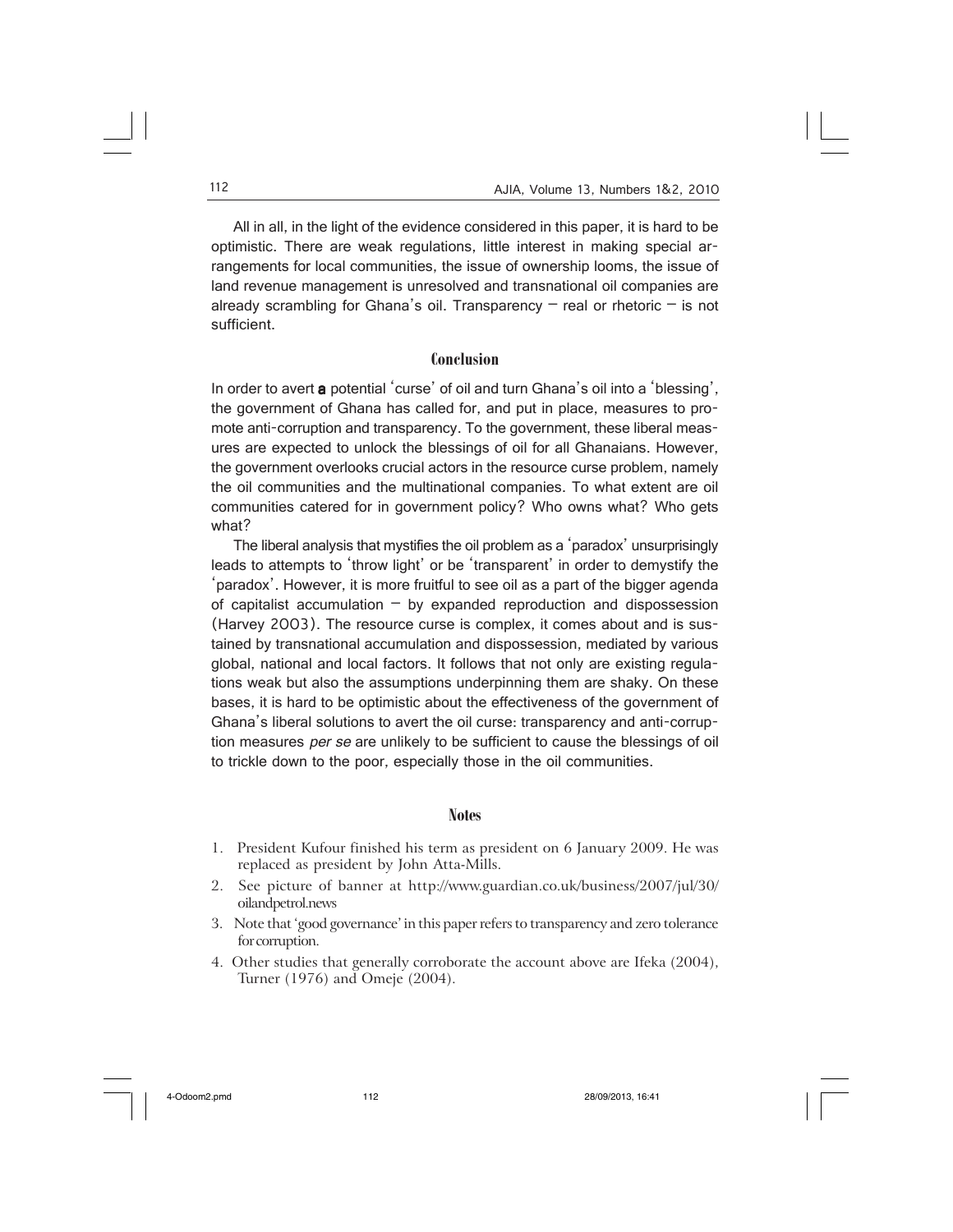- 5. When they correct the computational and conceptualisation errors, there seems to be no problem with resource wealth: it neither undermines institutions nor reduces economic growth. It is 'normal' and there is no 'curse'!
- 6. Its expertise is oil discovery. After discovery, it typically sells off its interest to other companies specialising in the 'oil business' (see *Daily Guide* 2009).

### **References**

- Achiaw, N, 2008, 'Oil boom alert…prez charges stakeholders to make it a blessing not a curse (1a)', Graphic Front Page Stories, 26 February. (http:// tettehamoako. blogspot.com/2008/02/oil-boom-alert-prez-charges.html), October 29, 2008.
- Adu, G, 2009, 'On the Theory of Optimal Depletion of an Exhaustible Resource: The Case of Oil in Ghana', *African Review of Economics and Finance,* Vol. 1, No.1, pp. 40-50.
- Aghion, P and Bolton, P, 1997, 'A Theory of Trickle-Down Growth and Development', *Review of Economic Studies*, Vol. 2, No. 64, pp. 151-172.
- Aigbokhan, B, 2008, 'Growth, Inequality and Poverty in Nigeria', Economic Commission for Africa, ACGS/MPAMS Discussion Paper No.3.
- Akabzaa, T. and Darimani, A., 2001, 'Impact of Mining Sector Investment in Ghana: A Study of the Tarkwa Mining Region', Draft report prepared for *SAPRI.* (http://www.saprin.org/ghana/research/gha\_mining.pdf) 09 June 2009.
- Akufo-Addo, N, 2010, 'The Economic Prospects of the Oil Discovery to the Nation', Speech delivered at the 39th Faculty Week Celebration of the Faculty Week Celebration of the Faculty of Social Sciences, KNUST, Kumasi*,* 6 October.
- Alexeev, M., and Conrad, R, 2009, 'The Elusive Curse of Oil', *The Review of Economics and Statistics,* Vol.91, No.3, pp. 586-598.
- Allan, J, 2009, 'Can Ghana Survive the Oil Boom or Doom? *The Ghanaian Chronicle,* 24 December.
- Arowesegbe, J., 2009, 'Violence and National Development in Nigeria: The Political Economy of Youth Restiveness in the Niger Delta', *Review of African Political Economy,* Vol.36, No. 122, pp. 575-594.
- Auty, R., 1993, *Sustaining Development in Mineral Economies: The Resource Curse Thesis,* London: Rutledge.
- Auty R, 1997, 'Natural Resource Endowment, The State And Development Strategy', *Journal of International Development,* Vol.9, No.4, pp. 651-663.
- Auty, R, 2000, 'How Natural Resources Affect Economic Development', *Development Policy Review,* Vol. 18, pp.347-364.
- Auty R, 2007, 'Natural Resources, Capital Accumulation and the Resource Curse', *Ecological Economics,* Vol. 61, pp. 627-634.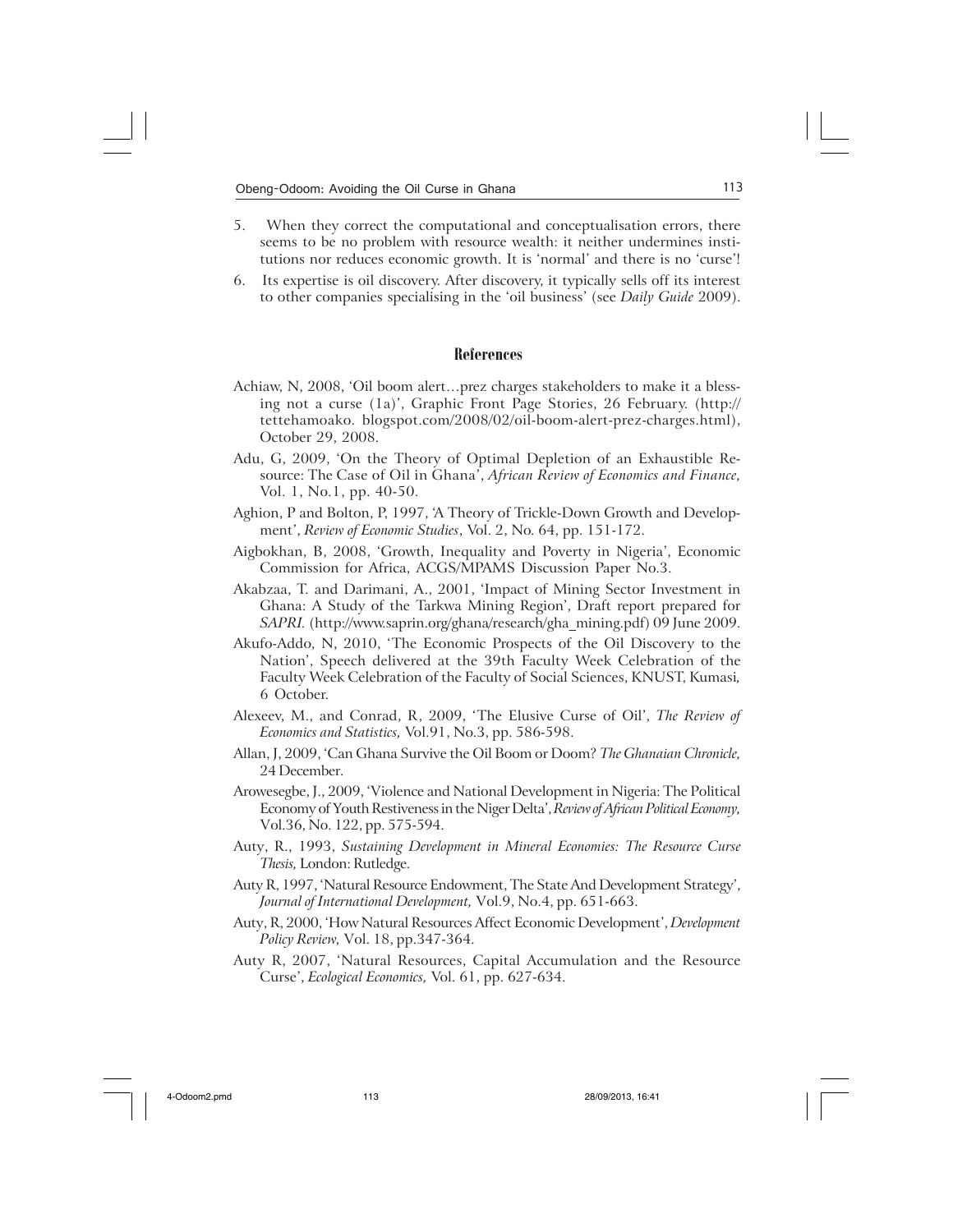- Auty, R. and Pontara, N, 2008, 'A Dual-Track Strategy for Managing Mauritania's Projected Oil Rent', *Development Policy Review,* Vol. 26, No.1, pp. 59-77.
- BBC, 2008, 'Ghana Will Be an African Tiger', *BBC online* (http://news.bbc.co.uk/ 1/hi/world/africa/6766527.stm) 29 October 2008.
- Boakye-Dankwa, B, 2008, 'Guarding against the Stealing of Ghana's Oil', *ghanaweb.com*, 20 October 2008. (http://www.ghanaweb.com/GhanaHomePage/ NewsArchive/artikel.php?ID=151781) 29 October 2008.
- Breisinger, C, Diao, X, Schweickert, R and Wiebeltt ,M., 'Managing Future Oil Revenues in Ghana: An Assessment of Alternative Allocation Options', *African Development Review,* Vol. 22, No. 2, pp. 303–315.
- Cavnar A, 2008, 'Averting the Resource Curse in Ghana: The Need for Accountability', *CDD-Ghana Briefing Paper,* Vol.9, No. 3, pp. 1-4.
- CCR, 2008, 'Royal Dutch Shell to Go to Trial for Complicity in Torture and Murder of Nigerian Protesters' *Centre for Constitutional Rights* http://ccrjustice.org/newsroom/press-releases/royal-dutch-shell-go-trial-complicity-torture-and-murdernigerian-protesters 29 October 2008.
- Centre for Constitutional Rights (CCR), 2009, 'Settlement Reached in Human Rights Cases against Royal Dutch/Shell', *Press Release* by Centre for Constitutional Rights (CCR)*,* 8 June (http://wiwavshell.org/documents/Wiwa\_v\_Shell\_Settlement\_ release.pdf), 15 October 2010.
- Coalition against Dictatorship, 1995, 'A Tribute to Ken Saro-Wiwa', *Review of African Political Economy,* Vol. 22, No. 66, pp. 473-477.
- Collier, P. and Hoeffler, A., 2005, 'Resource Rents, Governance and Conflict', *The Journal of Conflict Resolution,* Vol. 49, No. 4, pp.625-633.
- Collier, P, 2003, 'The Market for Civil War', *Foreign Policy,* May/June, No.136, pp.38-45.
- Collier, P, 2009, *The Bottom Billion: Why the Poorest Countries are Failing and What Can Be Done about It,* New York: Oxford University Press.
- Dagher, J., Gottschalk, J., and Portillo, R., 'Oil Windfalls in Ghana: A DSGE Approach', *IMF Working Paper,* WP/10/116, pp.1-36
- Daily Graphic, 2008, 'Ghana to Export Oil by 2010'. (*myjoyonline.com* http:// news.myjoyonline.com/news/200804/15189.asp) 29 October 2008.
- De Soysa, and Neumayer, E., 2007, 'Resource Wealth and the Risk of Civil War Onset: Results from a New Dataset of Natural Resource Rents, 1970 -1999', *Conflict Management and Peace Science,* Vol. 24, No.3, pp. 201-218.
- Dietz, S., Neumayer, E. and De Soysa, I, 2007, 'Corruption, the Resource Curse and Genuine Saving', *Environment and Development Economics,* Vol.12, pp. 33-53.
- Dollar, D. and Kraay, A., 2002, 'Growth is Good for the Poor', *Journal of Economic Growth*, forthcoming (second draft).
- Fleshman, M, 2002, 'The International Community and the Crisis in Nigerian Oil Communities, *Review of African Political Economy*, Vol. 29, No. 91, pp.153-163.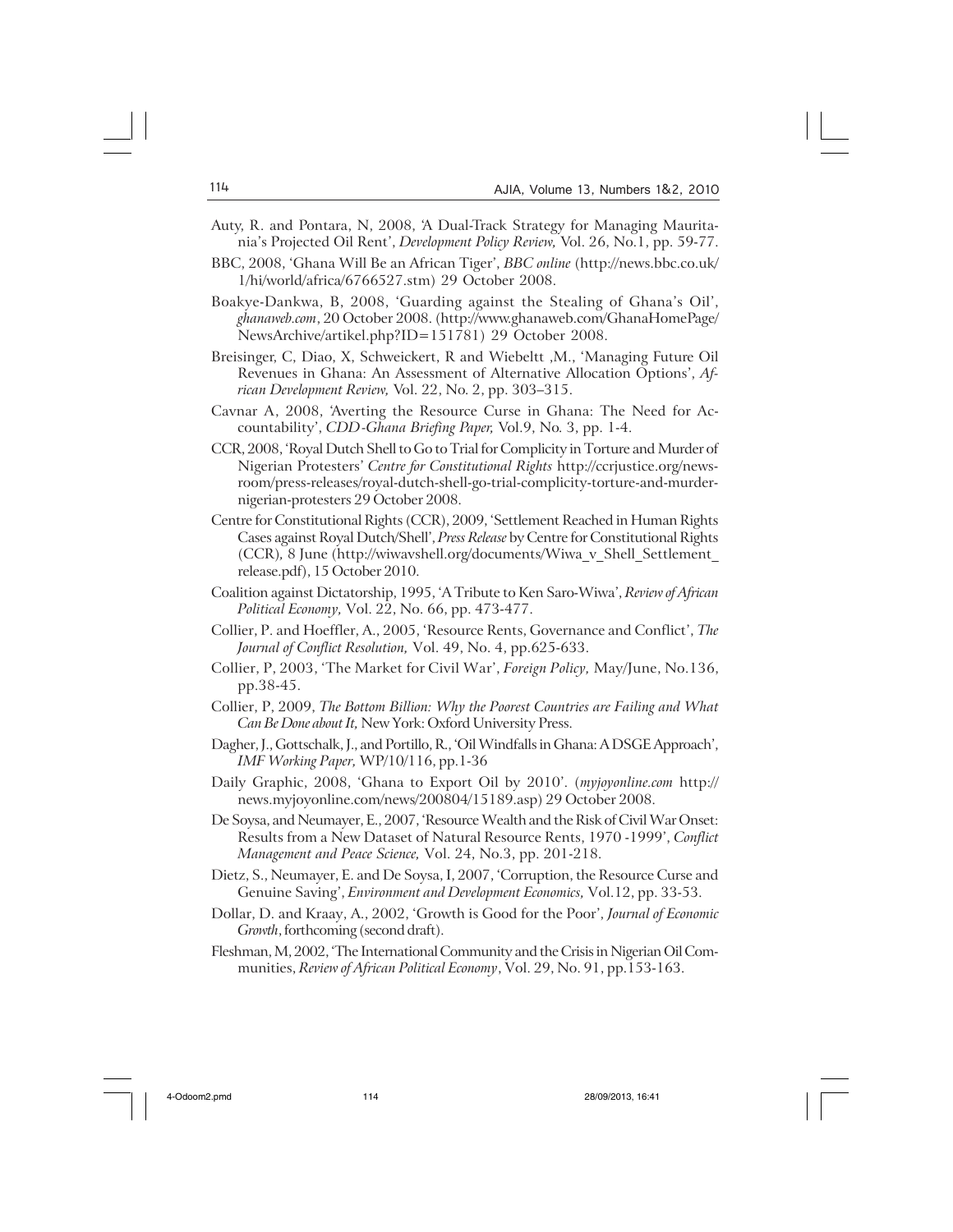- Frank, R, 2007, 'In the Real World of Work and Wages, Trickle-Down Theories Don't Hold Up', *The New York Times*. (nytimes.com). 12 April 2007.
- Frederisken, E., 2007, 'Labor Mobility, Household Production and the Dutch Disease', *Working Paper*, University of Copenhagen, Denmark.
- Gary, I, 2009, *Ghana's Big Test: Oil's Challenge to Democratic Development,* Isodec Ghana and OXFAM America.
- Ghana Statistical Service, 2007, *Patterns and Trends of Poverty in Ghana 1991 – 2006,* Accra: Ghana Statistical Service.
- GNA (Ghana News Agency), 2008a, 'Russian Oil Company to Invest US\$ 100m in Ghana' (http://www.myzongo.com/2008/06/03/russian-oil-company-to-invest-us100m-in-ghana/), 13 November 2008.
- GNA (Ghana News Agency), 2008b, 'Oil Blessing Depends on Good Management; Minister Designate'.(http://www.ghana.gov.gh/ghana/ oil\_blessing\_depends\_good\_ management\_minister\_designate.jsp), 29 October 2008.
- GNA, 2008c, 'Study of Effects of Mining on Obuasi Launched', (*myjoyonline.com,* http://news.myjoyonline.com/business/200806/16998.asp), 22 June 2009.
- GNA, 2009, 'Ghana to Review Draft Oil Law'. (*myjoyonline.com,* http://topics. myjoyonline.com/politics/200902/26928.asp), 9 June 2009.
- Goodland, R., Nancy, G. and Cutler, C. (topic editors), 2008, 'World Bank's Retreat from Direct Poverty Reduction and Back to Trickle-Down Infrastructure Growth', in Cleveland, Cutler, eds, *Encyclopedia of Earth,* Washington, D.C: Environmental Information Coalition, National Council for Science and the Environment.
- Gregory, M, 2006, 'Hard Times for Nigerian Oil Town', *BBC online* (http:// news.bbc.co.uk/2/hi/business/5103290.stm), 29 October 2008.
- Hart, M, 2009, 'Oil «Hot Spot»: Ghana Must Proceed with Caution'. (http:// www.oxfamamerica.org/newsandpublications/press\_releases/oil-hot-spot-ghanamust-proceed-with-caution), 9 June 2009.
- Harvey, D, 2003, *The New Imperialism,* New York: Oxford University Press.
- Hilson, G. and Banchirigah, M., 2009, 'Are Alternative Livelihood Projects Alleviating Poverty in Mining Communities? Experiences from Ghana', *Journal of Development Studies,* Vol. 45, No. 2, pp. 172-196.
- Hope, K. and Yeboako, L., 2008, 'New Authority to Regulate Oil, Gas' The *Ghanaian Times*, (http://www.newtimesonline.com/content/view/17938/48/), 29 October 2008.
- Hufstader, C, 2008, 'The Coming Oil Boom in Ghana', *Publish What You Pay.*
- (http://www.publishwhatyoupay.org/en/resources/coming-oil-boom-ghana), 29 October 2008.
- Idemudia, U., 2007, *Corporate Partnerships and Community Development in the Nigerian Oil Industry,* Geneva: UNRISD.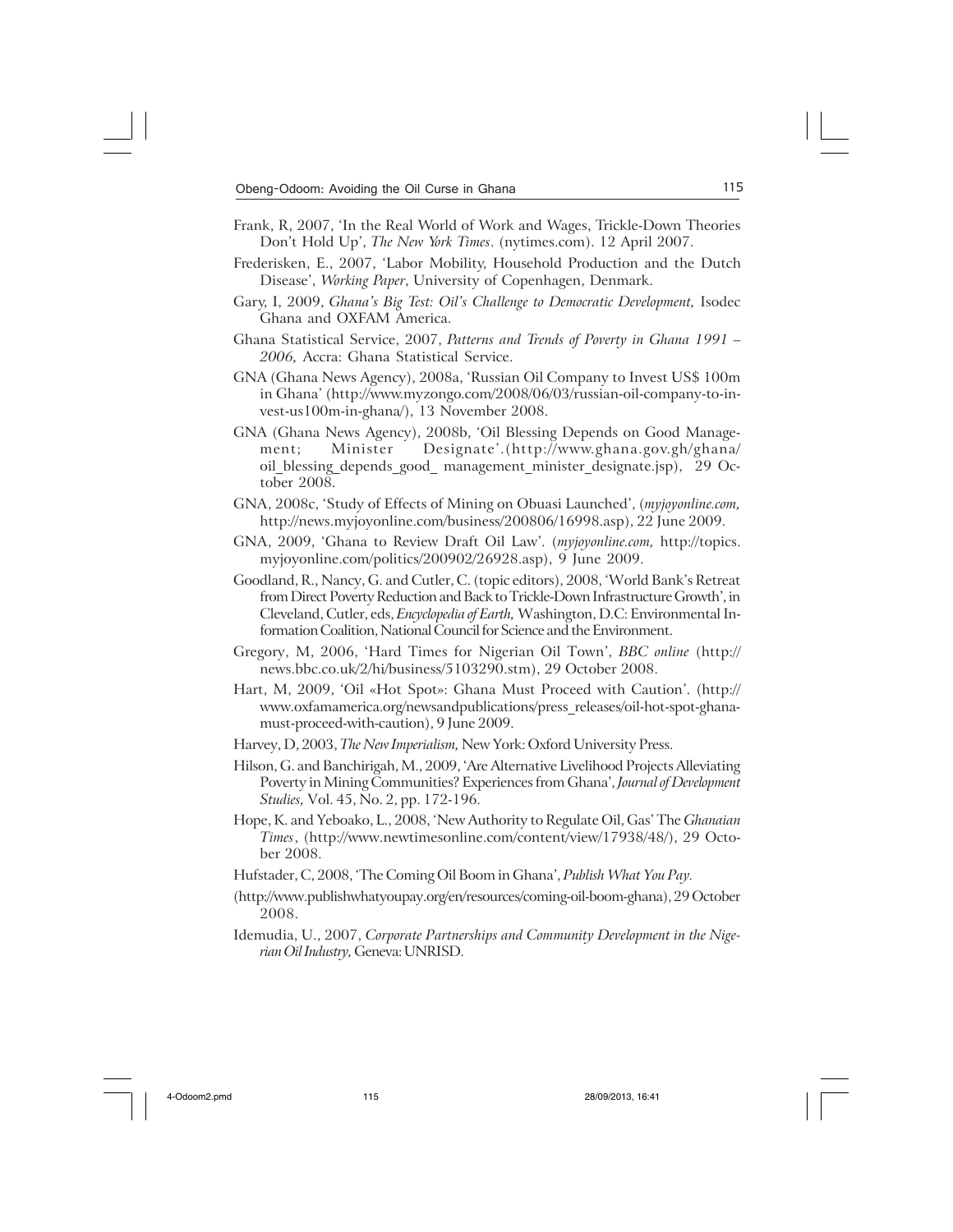- Ifeka, C., 2004, 'Violence, Market Forces and the Militarisation of the Niger Delta, *Review of African Political Economy*, Vol. 39, No.99, pp.144-150.
- Ikelegbe, A., 2005, 'The Economy of Conflict in the Oil Rich Niger Delta Region of Nigeria', *Nordic Journal of African Studies,* Vol. 14, No.2, pp.208-234.
- Ikelegbe, A., 2006, 'The Economy of Conflict in the Oil Rich Niger Delta Region of Nigeria', *Africa and Asia Studies,* Vol. 5, No.1, pp. 23-55.
- International Monetary Fund, 2007, 'Guide on Resource Revenue Transparency'*,* IMF.
- Jerome, A., Adjibolosoo, S. and Busari, D., 2005, 'Addressing Oil Related Corruption in Africa: Is the Push for Transparency Enough?', *Review of Human Factor Studies,* Vol. 11, No.1, pp. 7-32.
- Joy, F. M., 2008, 'Energy Minister Storms Parliament with Dirty Oil', *myjoyonline.com*
- (http://www.myjoyonline.com/tools/print/printnews.asp?contentid=5848), 29 October 2008.
- Kaldor, M., Karl, T. and Said, Y., 2007, *Oil Wars*, Pluto Press, London.
- Karl, L., 1997, *The Paradox of Plenty,* Berkeley: University of California Press.
- Kibble, S. and Vines, A., 2001, 'Angola: New Hopes for Civil Society?', *Review of African Political Economy*, Vol. 28, No.90, pp. 537 – 547.
- Koomson, F., 2009, 'Western Chiefs Freeze Land Sales'. (http://news.myjoyonline.com/ business/200905/30826.asp), 9 June 2009.
- Lesourne, J. and Ramsay, W., 2009, *Governance of Oil in Africa: Unfinished Business,* Paris: Ifri.
- Malaquias, A., 2001, 'Making War and Lots of Money: The Political Economy of Protracted Conflict in Angola', *Review of African Political Economy*, Vol. 28, No. 90, pp. 521-536.
- Markusen, A., 1978, 'Class, Rent, and Sectoral Conflict: Uneven Development in Western U.S. Boomtowns', *Review of Radical Political Economics*, DOI:10.1177/ 048661347801000311.
- Martinussen, J, 1997, *Society, State and Market,* New York: Zed Books.
- McCaskie, T., 2008, 'The United States, Ghana and Oil: Global and Local Perspectives', *African Affairs*, Vol. 107/428, pp. 20313–332.
- Meier, B. and Mouawad. J., 2007, 'No Oil Yet, But African Isle Finds Slippery Dealings' *New York Times,* 2 July.
- Mohan, G. and Power, M., 2009, 'Africa, China and the 'new' Economic Geography of Development', *Singapore Journal of Tropical Geography,* Vol.30, pp. 24-28.
- Moss, T. and Young, L., 2009, 'Saving Ghana from Its Oil: The Case for Direct Cash Distribution', *Centre for Global Development Working Paper,* No. 186.
- Mustapha, A., 1995, 'A Tribute to Ken Saro-Wiwa', *Review of African Political Economy,* Vol. 22, No.66, pp.472-473.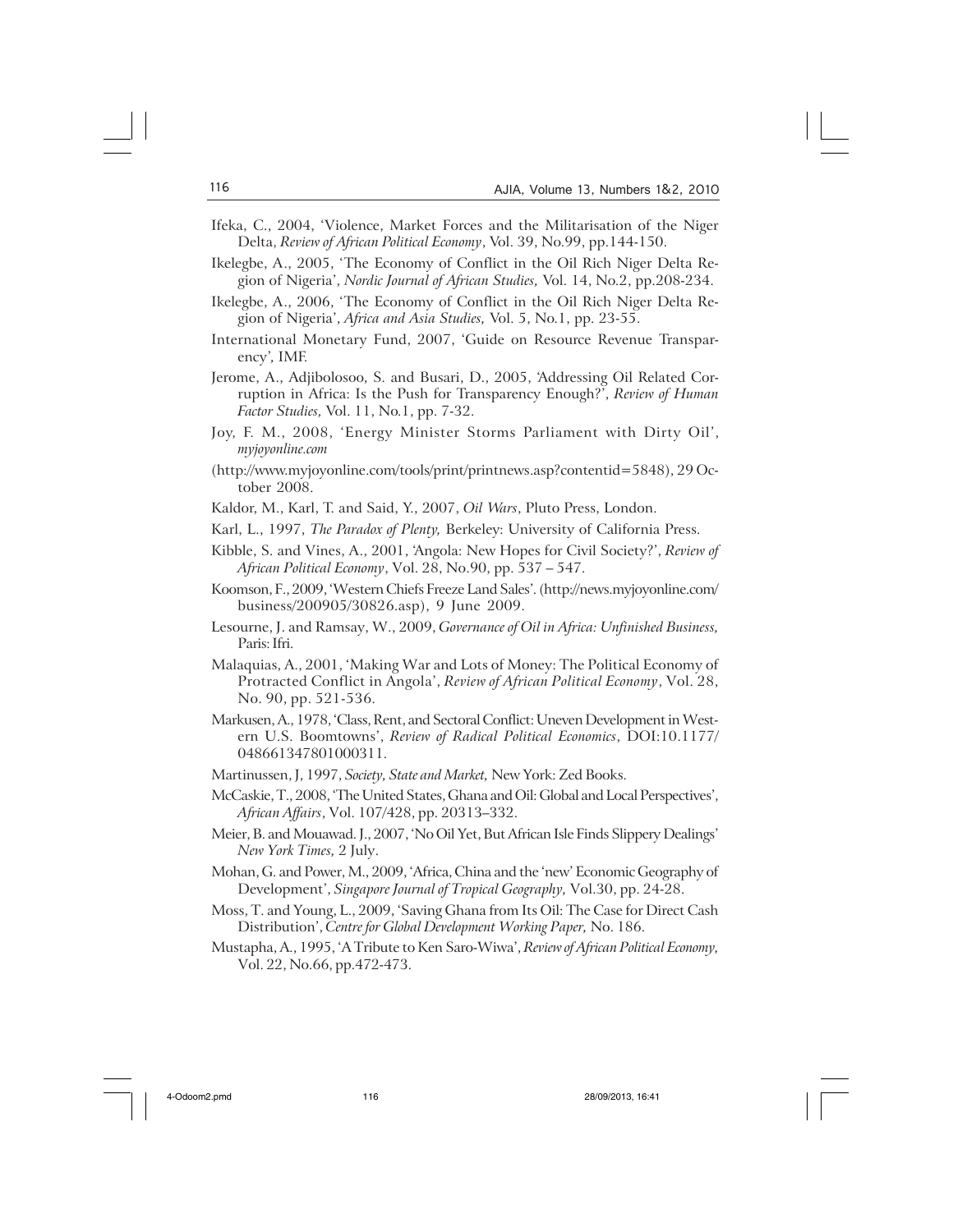- Mustapha, A., 1996, 'Absolute Dictator/Absolute Spectator', *The Drama Review,* Vol.40, No.2, pp.7-10.
- Obi, C., 1997, 'Globalisation and Local Resistance: The Case of the Ogoni versus Shell', *New Political Economy,* Vol. 2, No.1, pp. 137-148.
- Obi, C., 1997, *Oil, Environmental Conflict and National Security in Nigeria: Ramifications of the Ecology-Security Nexus for Sub Regional Peace,* University of Illinois at Urbana-Champaign, Champaign.
- Obi, C., 2007, 'Oil and Development in Africa: Some Lessons from the Oil Factor in Nigeria for the Sudan', *DISS Report,* Vol.8, pp. 9-34.
- Obi, C., 2008, 'Enter the Dragon? Chinese Oil Companies and Resistance in the Niger Delta', *Review of African Political Economy,* Vol. 35, No. 117, pp. 417- 434.
- Obi, C., 2009, 'Nigeria's Niger Delta: Understanding the Complex Drivers of Violent Oil-Related Conflict', *Africa Development,* Vol. XXXIV, No. 2, pp. 103 -128.
- Obuah, E., 2010, 'Combating Corruption in a 'Failed' State: The Nigerian Economic and Financial Crimes Commission (EFCC)', *Journal of Sustainable Development in Africa,* Vol.12, No.1, pp. 27-53.
- Oilwatch Africa, 1999, 'Assembly Communiqué: Preamble' ,cited in *ROAPE*, Vol. 29, No.91. pp. 186-7.
- Okonta, I. and Douglas, O., 2003, *Where Vultures Feast, Shell, Human Rights and Oil*, London: Verso.
- Olarinmoye, O., 2008, 'Politics Does Matter: The Nigerian State and Oil (Resource) Curse', *Africa Development,* Vol. XXXIII, No.3, pp. 21-34.
- Olien, R. and Olien, D., 1982, *Oil Booms: Social Change in Five Texas Towns,* Lincoln: University of Nebraska press.
- Omeje, K., 2004, 'The State, Conflict and Evolving Politics in the Niger Delta, Nigeria', *Review of African Political Economy*, Vol. 31, No.101, pp. 425-440.
- Operations Evaluation Department, 2003, 'Project Performance Assessment Report, Ghana: Mining Sector Rehabilitation Project (Credit 1921-GH) and Mining Sector Development and Environment Project (Credit 2743-GH)', Washington, DC: World Bank. Available at: http://lnweb90.worldbank.org/OED/oeddoclib.nsf/DocUNIDViewFor JavaSearch/A89AEDB05623FD6085256E37005CD815/\$file/PPAR\_26197. pdf), 9 June 2009.
- Osei, K., 2009, 'Ghana: Why Country Should Not Bank on Oil', *Public Agenda. (*http:/ /allafrica.com/stories/200901230677.html), 9 June 2009.
- Owusu-Koranteng, D., 2008, 'Mining Investment and Community Struggles', *Review of African Political Economy,* No. 117, pp.467-521.
- Pegg, S, 2006,'Can Policy Intervention Beat the Resource Curse? Evidence from the Chad-Cameroon Pipeline Project, *African Affairs*, doi:10.1093/afraf/adi090.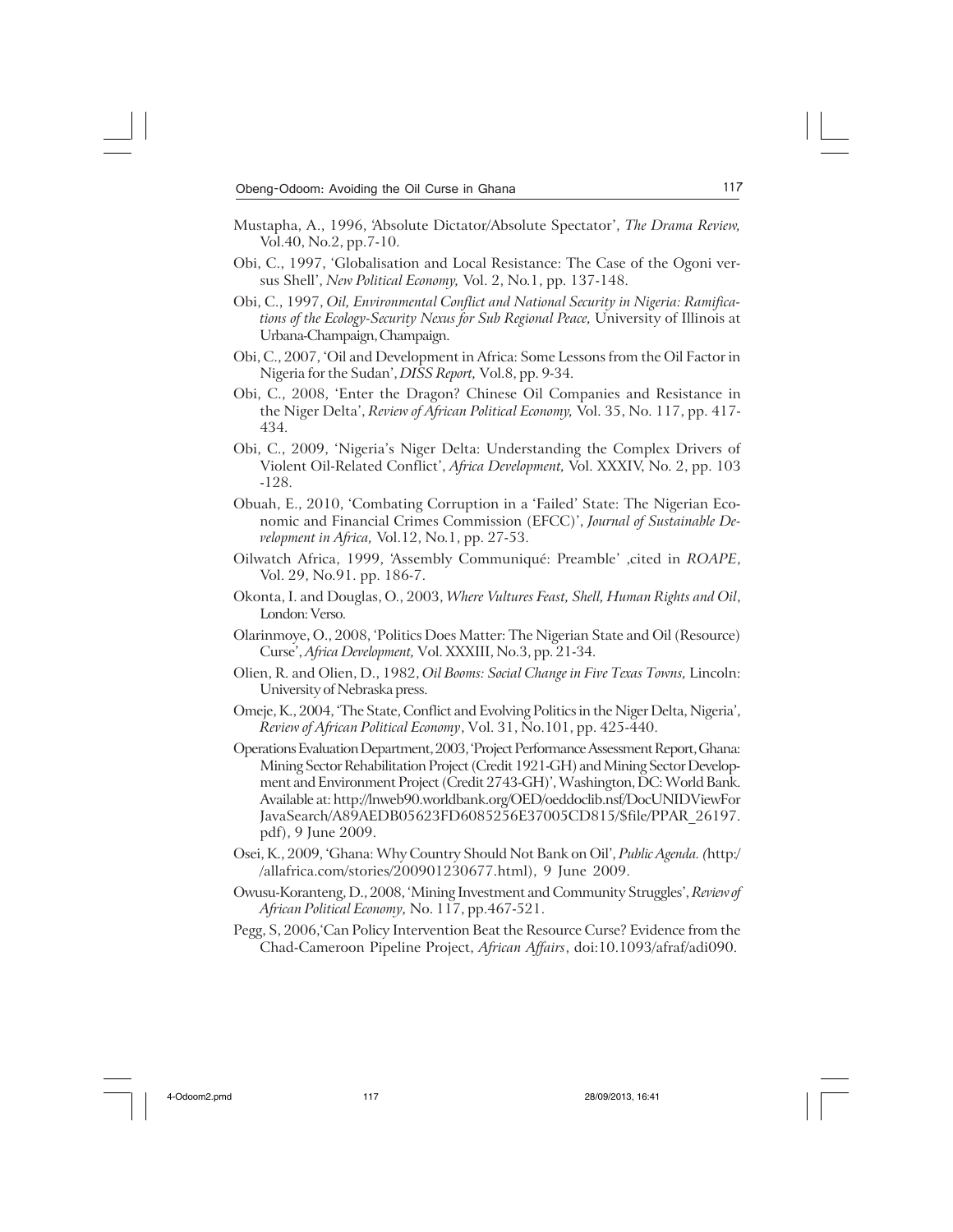- Power, M., 2001, 'Editorial: Patrimonialism and Petro-Diamond Capitalism: Peace, Geopolitics and the Economies of War in Angola', *Review of African Political Economy*, Vol. 28, No.90, pp. 489-502.
- Public Agenda, 2009, 'Oil Will Be Hot Potato for Energy Minister', *Public Agenda.* (http://www.ghanaweb.com/public\_agenda/article.php?ID=12727). 9 June 2009.
- Ross, M., 2004, 'What Do We Know About Natural Resources and Civil War?' *Journal of Peace Research,* Vol. 41, No.3, pp. 337-356.
- Ross, M., 2001, 'Does Oil Hinder Democracy?', *World Politics,* Vol.53, No.3, pp. 325-361.
- Ross, M., 2003, *Nigeria's Oil Sector and the Poor,* London: DFID.
- Ross, M., 2006, 'A Closer Look at Oil, Diamonds and Civil War', *Annual Review of Political Science,* Vol. 9, pp. 265-300.
- Ross, M., 2008, 'Oil, Islam and Women', *American Political Science Review,* Vol.102, No.1, pp. 107-123.
- Rosser, A., 2004, 'Why Did Indonesia Overcome the Resource Curse?', *IDS Working Paper* 222, Brighton.
- Rosser, A., 2006, 'Escaping the Resource Curse', *New Political Economy,* Vol. 11, No.4, pp. 557-570.
- Sachs, J. and Warner, A., 1995, 'Natural Resource Abundance and Economic Growth', *National Bureau of Economic Research Working Paper Series,* No. 5398.
- Sachs, J. and Warner, A., 2001, 'The Curse of Natural Resources', *European Economic Review,* Vol. 45, pp. 827-838.
- Sala-i-Martin, X. and Subramanian, A., 2003, 'Addressing the Natural Resource Curse: An Illustration from Nigeria', *IMF Working Paper,* WP/03/139.
- Saminu, R., 2009, 'Oil Experts Advise Prof. Mills. Mr. President, Watch Out! Oil Money Is Coming, But Corruption Will Follow', *The Chronicle,* vol. 18, no. 172. (http:// www.ghanaian-chronicle.com/thestory.asp?id=12280&title=Oil%20Experts%2 0advice%20Professor%20Mills), 9 June 2009.
- Shaxson, N., 2007, 'Oil, Corruption and the Resource Curse', *International Affairs,* Vol. 83, No.6, pp. 1123-1140.
- Shaxson, N., 2009, 'Angola's Homegrown Answers to the 'Resource Curse'', in Lesourne, J. and Ramsay, W., *Governance of Oil in Africa: Unfinished Business,* Paris: Ifri, pp. 51-102.
- Silver, J., 1978, 'Class Struggles in Ghana's Mining Industry', *Review of African Political Economy,* No. 12, pp.67-86.
- Staff Writers, 2008, 'Russian Oil Company Invests US\$100m in Ghana', *Afrol News,* 2 November. (http://www.afrol.com/articles/29222). 2 November 2008.
- Szeftel, M., 2000, 'Between Governance and Underdevelopment: Accumulation and Africa's «Catastrophic Corruption»', *Review of African Political Economy*, Vol. 27, No.84, pp. 287-306.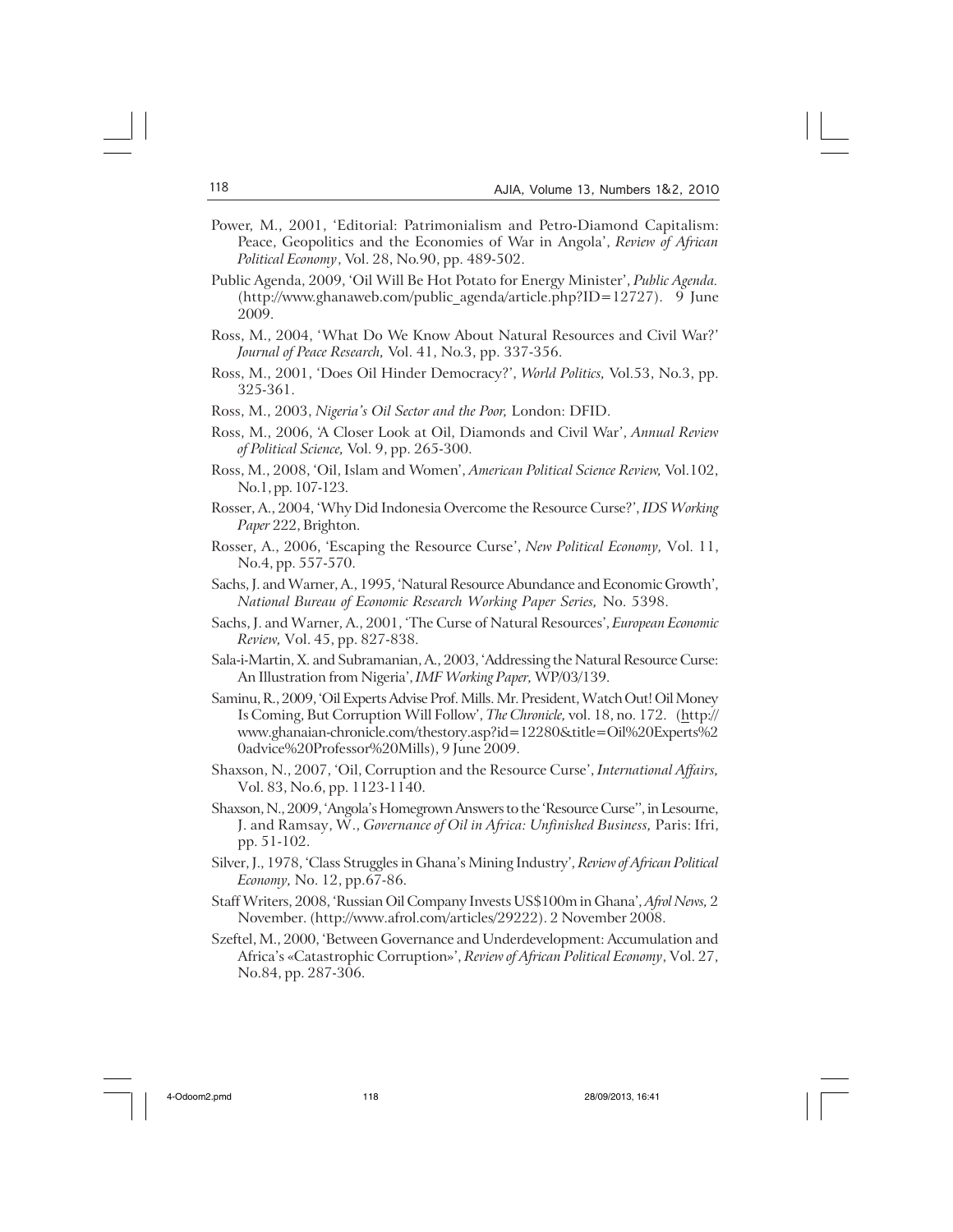- Szeftel, Morris, 1998, 'Misunderstanding African Politics: Corruption and the Governance', *Review of African Political Economy*, Vol. 25, No. 76, pp.221-240.
- The Economist, 2005, 'The Curse of Oil', *The Economist (online.)* (http// ww.economist.com/business/displaystory.cfm?story\_id=E1\_VPNPPJQ &CFID=26325895&CFTOKEN=67274915), 29 October 2008.
- Turner, T., 1976, 'Multinational Corporations and the Instability of the Nigerian State', *Review of African Political Economy*, Vol. 3, No. 5, pp.63-79.
- UN-Habitat, 2009, Ghana Urban Profile, UN-Habitat, Nairobi, Kenya.
- Vidyasagar, D., 2005, 'Global Minutes: Oil Purse or Oil Curse?' *Journal of Perinatology,* Vol. 25, pp. 743-744.
- Watts, M., 2004, 'Resource Curse? Governmentality, Oil and Power in the Niger Delta, Nigeria', *Geopolitics,* Vol. 9, No.1, pp.50-80.
- Watts, M., 2005, 'Righteous Oil? Human Rights, the Oil Complex and Corporate Social Responsibility', *Annual Review of Environmental Resources,* vol.30, pp. 373-407.
- Watts, M., 2006, 'Empire of Oil: Capitalist Dispossession and the Scramble for Africa', *Monthly Review,* Vol. 58, No.4, pp.1-21.
- White, G. and Taylor, S., 2001, 'Well-Oiled Regimes: Oil and Uncertain Transitions in Angola and Nigeria' *Review of African Political Economy*, Vol. 28, No.89, pp. 323-344.
- Wiwa, K., 1995, 'Nigeria in Crisis: Nigeria, Oil and the Ogoni', *Review of African Political Economy*, Vol. 22, No. 64, pp. 244-246.
- World Bank, 2009, 'Economy-Wide Impact of Oil Discovery in Ghana', *World Bank Report*, No. 47321-G H.
- World Health Organisation (WHO) and United Nations Children's Fund (UNICEF), 2010, Joint Monitoring Programme for Water Supply and Sanitation: Estimates for the Use of Improved Sanitation Facilities, Ghana*,* WHO and UNICEF, Geneva and New York.
- Yelpaala, K., 2004, 'Mining, Sustainable Development, and Health in Ghana: The Await Case-Study', research conducted in Ghana from July-August 2003 and sponsored by the *Brown University Luce Environmental Scholars Program.* (http://www.watsoninstitute.org/ge/watson\_scholars/Mining.pdf), 9 June 2009.